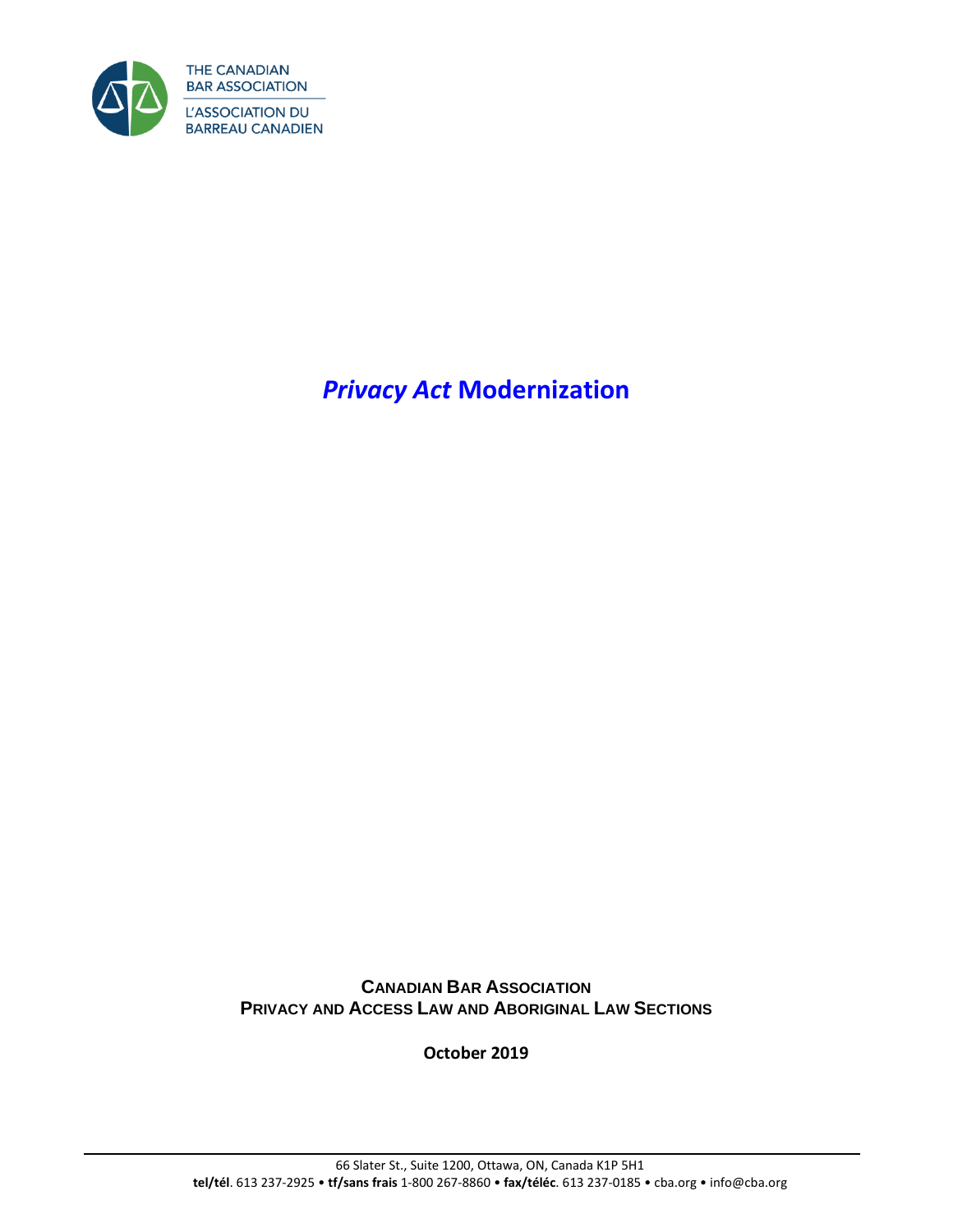### **PREFACE**

The Canadian Bar Association is a national association representing 36,000 jurists, including lawyers, notaries, law teachers and students across Canada. The Association's primary objectives include improvement in the law and in the administration of justice.

This submission was prepared by the CBA Privacy and Access Law Section, with comments from the CBA Aboriginal Law Section on *Modernizing the Privacy Act's relationship with Canada's Indigenous People*, and with assistance from the Advocacy Department at the CBA office. The submission has been reviewed by the Law Reform Subcommittee and approved as a public statement of the CBA Privacy and Access Law and Aboriginal Law Sections.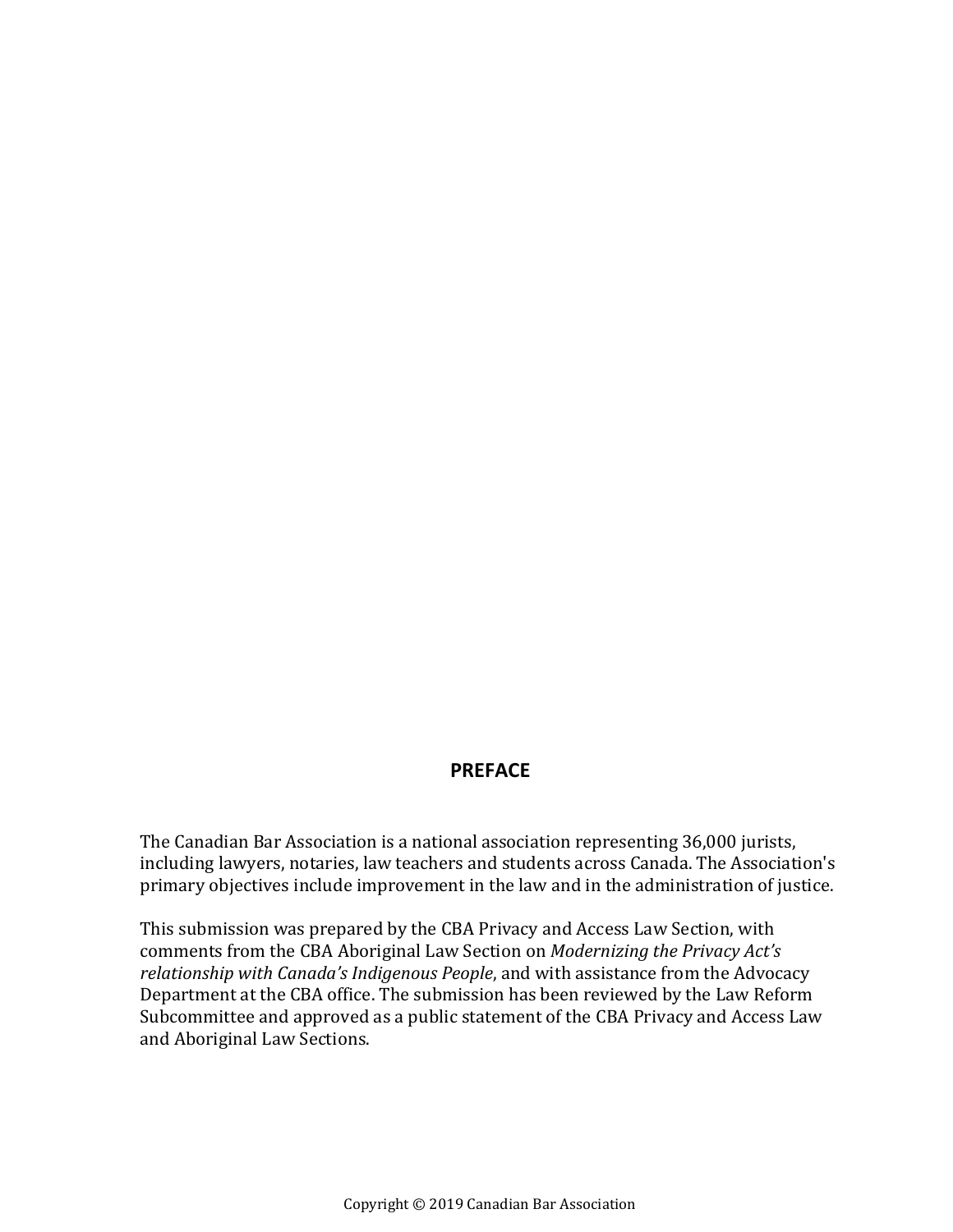## **TABLE OF CONTENTS**

# *Privacy Act* **Modernization**

| $\mathbf{L}$ |                                                                                                                                                        |
|--------------|--------------------------------------------------------------------------------------------------------------------------------------------------------|
| П.           | PRIVACY PRINCIPLES AND MODERNIZED RULES FOR A                                                                                                          |
| Ш.           | <b>TRANSPARENCY AND ACCOUNTABILITY:</b><br>DEMONSTRATING THE COMMITMENT AND RESPECT<br>NECESSARY TO FACILITATE TRUST 16                                |
| IV.          | <b>GREATER CERTAINTY FOR CANADIANS AND</b><br><b>GOVERNMENT: DELINEATING THE CONTOURS OF THE</b><br><b>PRIVACY ACT AND DEFINING IMPORTANT CONCEPTS</b> |
| V.           | A MODERN AND EFFECTIVE COMPLIANCE<br><b>FRAMEWORK WITH ENHANCED ENFORCEMENT</b>                                                                        |
| VI.          | <b>MODERNIZING THE PRIVACY ACT'S RELATIONSHIP</b><br>WITH CANADA'S INDIGENOUS PEOPLES<br>28                                                            |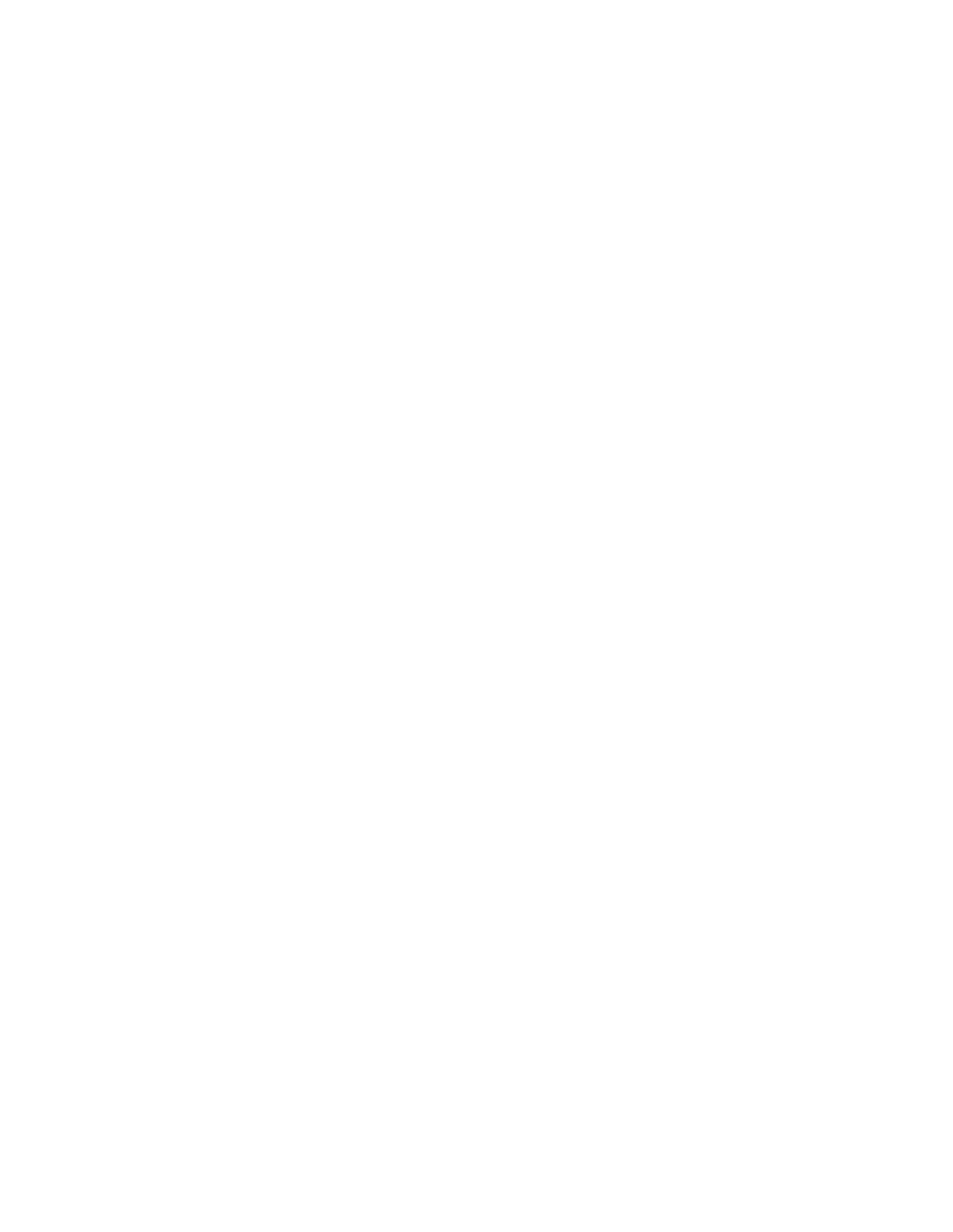## *Privacy Act* **Modernization**

#### <span id="page-4-0"></span>**I. INTRODUCTION**

The Canadian Bar Association's Privacy and Access Law Section (CBA Section) is pleased to comment on several issues raised in the discussion papers issued by Justice Canada in June 2019 on the modernization of the *Privacy Act*. We acknowledge and appreciate the CBA Aboriginal Law Section's work on the fifth discussion paper, *Modernizing the Privacy Act's Relationship with Canada's Indigenous People*. Given the breadth of material in the discussion papers, we have limited our responses to the questions most pertinent to our expertise.

The CBA has long advocated for reform and modernization of the *Privacy Act.* <sup>1</sup> The legislation, enacted in 1982, has not kept pace with societal and technological developments, or with parallel legislation for the private sector, most notably the *Personal Information Protection and Electronic Documents Act* (PIPEDA). In this current consideration of modernizing the *Privacy Act*, we incorporate by reference several past CBA submissions and resolutions: 2

- *Privacy Act* amendments, submission of the CBA Privacy and Access Law Section to the Privacy Commissioner of Canada (September 2016)
- *Privacy Act* Reform, submission of the CBA to the Standing Committee on Access to Information, Privacy and Ethics (June 2008)
- Letter to the Minister of Justice on *Privacy Act* amendments (June 2012)
- Resolution 12-01-M, *Privacy Act* amendment (February 2012)
- Resolution 08-06-A, Comprehensive Revision of the *Privacy Act* (August 2008)
- Resolution 06-03-A, *Privacy Act* Review (August 2006)
- Resolution 04-06-A, Limiting State Access to Private Information (August) 2004)
- Resolution 04-05-A, Privacy Rights in Canada (August 2004)

We also rely on past CBA submissions on the *Access to Information Act* (ATIA) and PIPEDA<sup>3</sup> concerning the need for a five-year statutory review, the ability to decline to investigate complaints or complete investigations, breach notification and other issues.

<sup>1</sup> See for e.g., Resolution 06-03-A, *[Privacy Act](https://www.cba.org/Our-Work/Resolutions/Resolutions/2006/Examen-de-la-em-Loi-sur-la-protection-des-renseign)* Review (August 2006).

<sup>2</sup> Submissions and resolutions are available o[n https://www.cba.org/Our-Work.](https://www.cba.org/Our-Work) 

<sup>3</sup> Examples include, PIPEDA: Draft Guidelines for Obtaining Meaningful Consent (December 2017); Bill C-58, *Access to Information Act* amendments (October 2017); PIPEDA Data Breach Notification and Reporting Regulations (May 2016); *Personal Information Protection and Electronic Documents Act (*PIPEDA) (March 2017); *Modernization of Access to Information Act* (January 2013).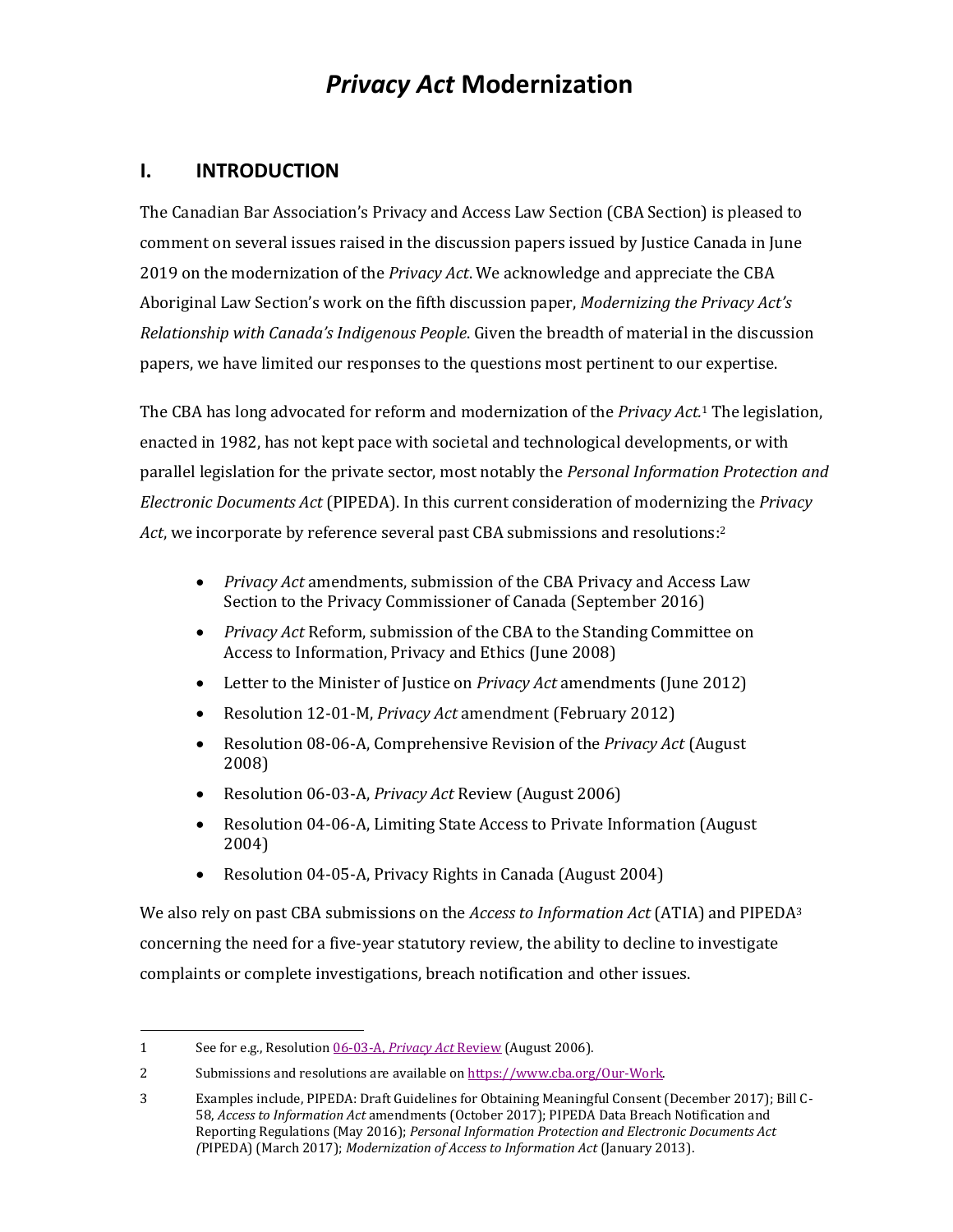Any departures from our past positions are simply intended to address other legislative changes and current realities.

## <span id="page-5-0"></span>**II. PRIVACY PRINCIPLES AND MODERNIZED RULES FOR A DIGITAL AGE**

#### **Q. 1(a) Could a reasonableness and proportionality principle achieve the same purpose (reasonable data minimization) as a "necessity" standard, but in a way that is more sensitive to contextual considerations?**

In its June 2008 submission, the CBA Section recommended that the *Privacy Act* be amended to require government institutions to identify the specific purpose for collecting personal information and ensure that the information is reasonably necessary for the articulated purpose or is authorized by law. The inadequacy of the existing, "directly relevant" provision in the *Privacy Act* is apparent when compared with the comprehensive principles in PIPEDA.

The "data minimization" principle under the *General Data Protection Regulation* (GDPR)<sup>4</sup> does not exclude or replace the concept of necessity in the collection of personal information. The "data minimization" principle seems somewhat different than the broad-based "privacy impact minimization" principle contemplated in the discussion paper. Put another way, "data minimization" is only one element of "privacy impact minimization". An unreasonable or disproportionate impact on an individual's privacy brought about by collecting particularly sensitive personal information for a particular purpose may give a government institution cause to seriously consider whether the information should be collected. However, a determination that a particular collection, use, retention or disclosure of personal information would have a proportionate impact on individual privacy should not excuse the initial collection of personal information beyond what is necessary to satisfy a legitimate purpose of the government institution.

<sup>4</sup> (EU) 2016/679.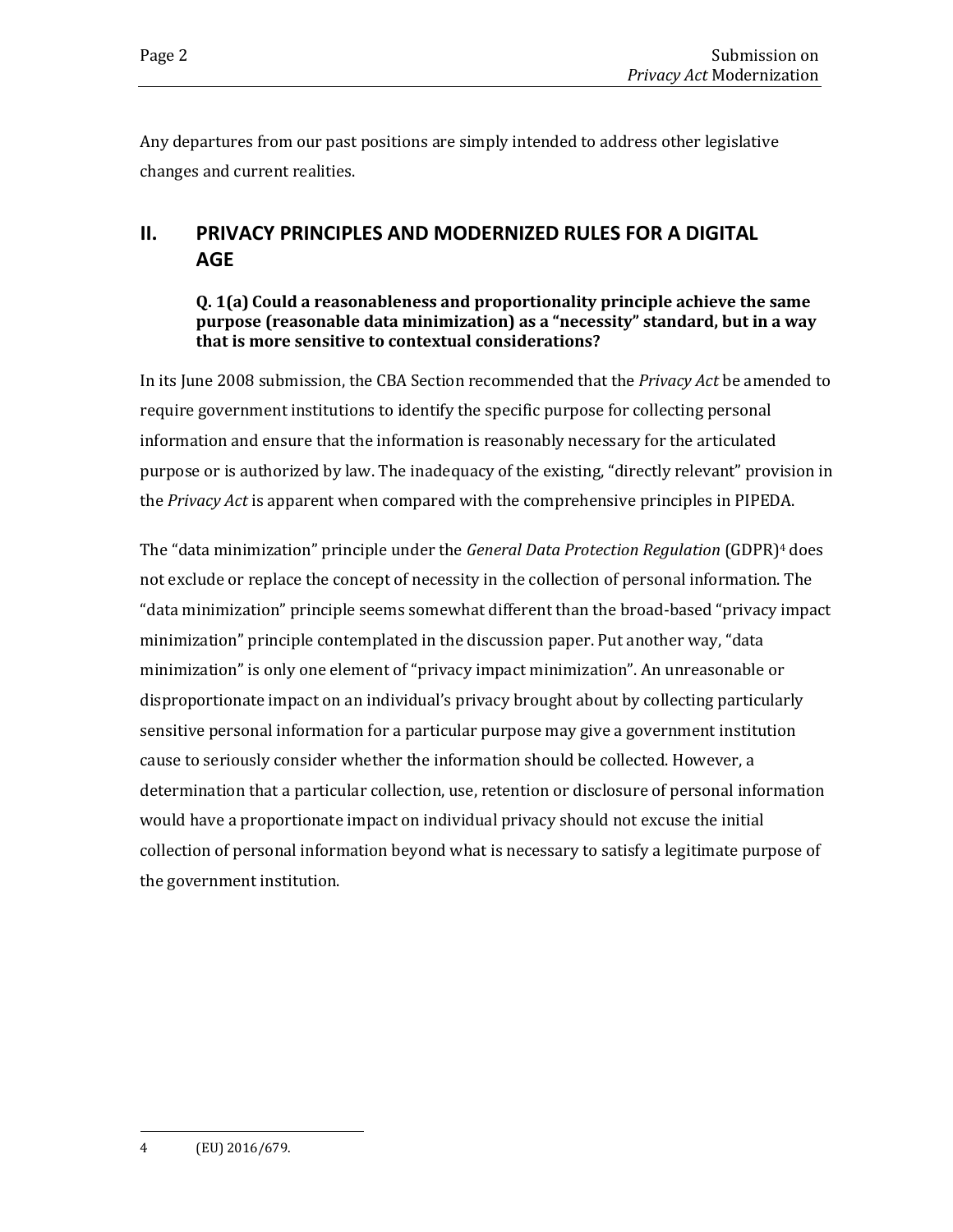**Q. 1(b)Could a reasonableness and proportionality principle effectively support government institutions to advance "Data and Digital for Good" through the ethical use of data in the public interest?**

**Q. 1(c) Is a reasonableness and proportionality principle a useful and effective way of explicitly bringing into the Privacy Act a legal framework similar to that which guides the balancing of individuals' fundamental rights and interests against important public interests in the Canadian human rights law context (e.g. section 1 of the Canadian Charter of Rights and Freedoms) and reflects underlying administrative law obligations (e.g. reasonable exercises of discretion)?**

A "reasonableness and proportionality" principle might guide government institutions to narrowly define circumstances in which the *Privacy Act* may offer them limited discretion. There may be benefits to requiring the exercise of discretion in a manner harmonious with concepts developed in *Charter* jurisprudence and administrative law. However, a "reasonableness and proportionality" principle should not become the standard for lawful collection, use or disclosure of personal information in the public sector. An explicit "necessity" test should be adopted, as recommended by the House of Commons Standing Committee on Access to Information, Privacy and Ethics (ETHI Committee) in its 2016 *Privacy Act* review, and supported by most witnesses appearing before that Committee.

The *Privacy Act* should embody what Parliament considers to be reasonable and proportional limitations on the collection, use and disclosure of personal information by the public sector consistent with a free and democratic society. Given the asymmetrical power and resources between the state and individuals and the importance of privacy, Canadians reasonably expect that Parliament's delegation to governmental officials to determine what constitutes any reasonable and proportional invasion of the privacy of individuals should be limited to prescribed circumstances.

The *Privacy Act* applies to many government institutions of varying sizes and resources. We are concerned about sufficient capacity in these institutions to make determinations about what is reasonable and proportional, and to do so consistently across all government institutions. If "reasonableness and proportionality" became a generalized threshold for the collection, use and disclosure of information, capacity building in these government institutions would be needed, matched with strong oversight by the Office of the Privacy Commissioner of Canada (OPC). The OPC's resources are already stretched and capacity to monitor and investigate government institutions with broad authority to determine what is "reasonable" and "proportional" might be lacking. The inevitable result would be inconsistent approaches across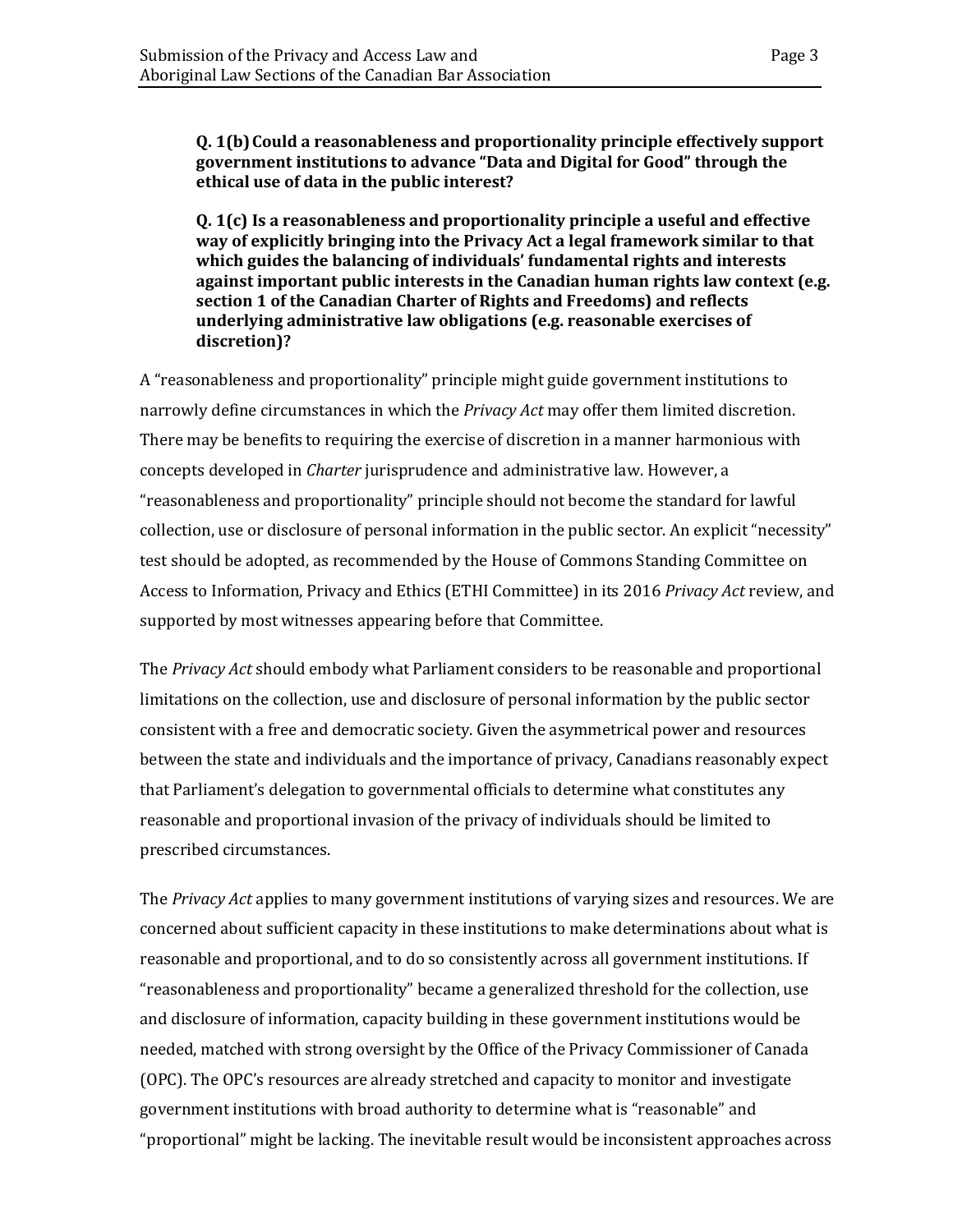government institutions, with the potential for a general erosion of privacy rights for Canadians.

**Q. 1(d)Could introducing a requirement for a "privacy by design" approach effectively advance privacy protection? If yes, would such a requirement function best as an overarching principle, and specific and/or supporting rule elsewhere in the Act, or as a matter of policy guidance?**

**Q. 1(e) Would it make sense that compliance with a privacy by design principle also be subject to a reasonableness and proportionality standard? In other words, a design that is maximally protective of privacy would not be absolutely required if another reasonable and proportionate alternative were adopted in light of broader or competing considerations?**

While the CBA Section supports including a requirement for government institutions to consider privacy by design principles in developing, implementing and maintaining operational activities, adherence to these principles could be part of Treasury Board requirements. It would not be necessary to embody those principles in the *Privacy Act*, although it may be beneficial to do so. In either case, the suggestion that privacy by design would need to be qualified by a reasonableness or proportionality standard is the type of "zero sum" approach that privacy by design actually aims to avoid.

The formulation of privacy by design by former Information and Privacy Commissioner Ann Cavoukian involves seven foundational principles:

- 1. Proactive not reactive: preventative not remedial
- 2. Privacy as the default setting
- 3. Privacy embedded into design
- 4. Full functionality: positive-sum, not zero-sum
- 5. End-to-end security: full lifecycle protection
- 6. Visibility and transparency: keep it open
- 7. Respect for user privacy: keep it user-centric

The concept of "data protection by design and by default" is embodied in the GDPR, Article 25. The principle of data protection "by design" is a general statement that an organization should implement measures that integrate safeguards into processing to implement data-protection principles. The concept of data protection "by default" is that only personal data necessary for each specific purpose of the processing are processed. However, in the GDPR, the EU has explicitly recognized in Article 25 that operational requirements will be subject to "the state of the art, the cost of implementation and the nature, scope, context and purposes of processing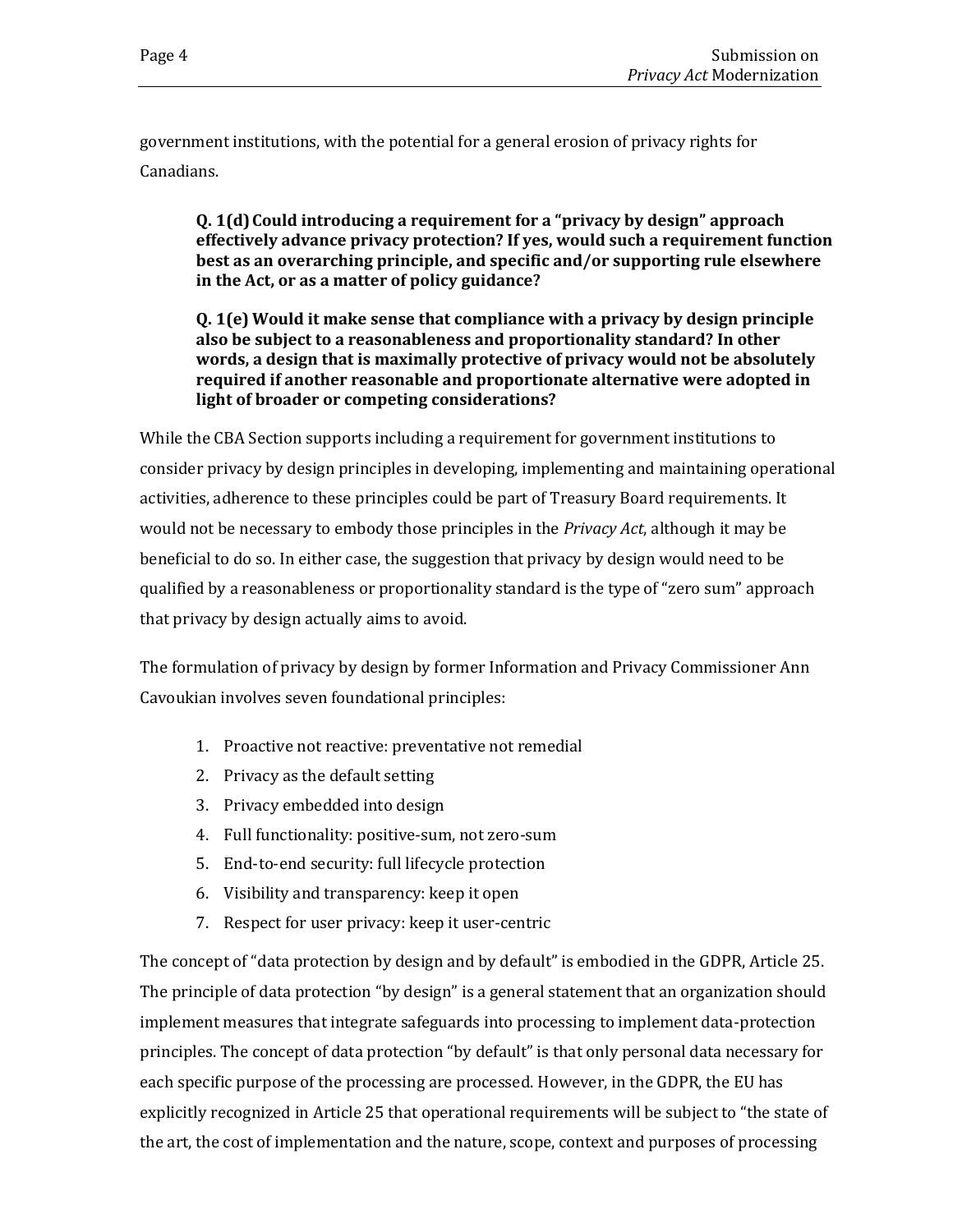as well as the risks of varying likelihood and severity for rights and freedoms of natural persons posed by the processing."

Neither the classic formulation by former Commissioner Cavoukian nor the GDPR require design that is maximally protective of privacy rights. Rather, the concepts of "privacy by design" and "data protection by design and by default" are principles that guide operational design to ensure that privacy is embedded into design and that institutions and organizations do not approach privacy as though it must be traded against operational results.

The CBA Section cautions against layering a reasonable or proportionate standard onto privacy by design principles. This confuses the purpose of the principles, which is to challenge government institutions and organizations to design solutions that do not create false tradeoffs between privacy and other "broader or competing considerations". The very function of privacy by design is to challenge designers to embed privacy into operational systems to meet operational needs while respecting privacy, rather than trade privacy for operational needs. Qualifying privacy by design with a reasonableness and proportionate standard would confuse and dilute the purpose of privacy by design.

#### **Q. 1(f) What data security obligations can best ensure Canadians can rely on the integrity, authenticity and security of the government services they use, and know that their personal information is secure?**

In our June 2008 and September 2016 submissions, the CBA Section recommended that the *Privacy Act* impose a general duty on government institutions to protect the personal information they hold with safeguards appropriate to the sensitivity of the information being protected. This is a feature common to many other Canadian and international privacy laws that regulate both the public sector and the private sector and accords with the recommendation on safeguards in the ETHI report. 5

By adopting a principled approach to security obligations, the *Privacy Act* would create a technology neutral but legally enforceable obligation for government institutions to meet. Technological neutrality would assist the legislation to stand the test of time in many contexts, while being readily adaptable to future, now unforeseen, digital transformation. If further specificity in current standards for security safeguards (e.g. required standard and level of encryption) is necessary to guide the activities of government institutions, these specific

<sup>5</sup> Blaine Calkins, Chair, Report 4: Protecting the Privacy of Canadians: Review of the *Privacy Act* (Ottawa: House of Commons, December 2016).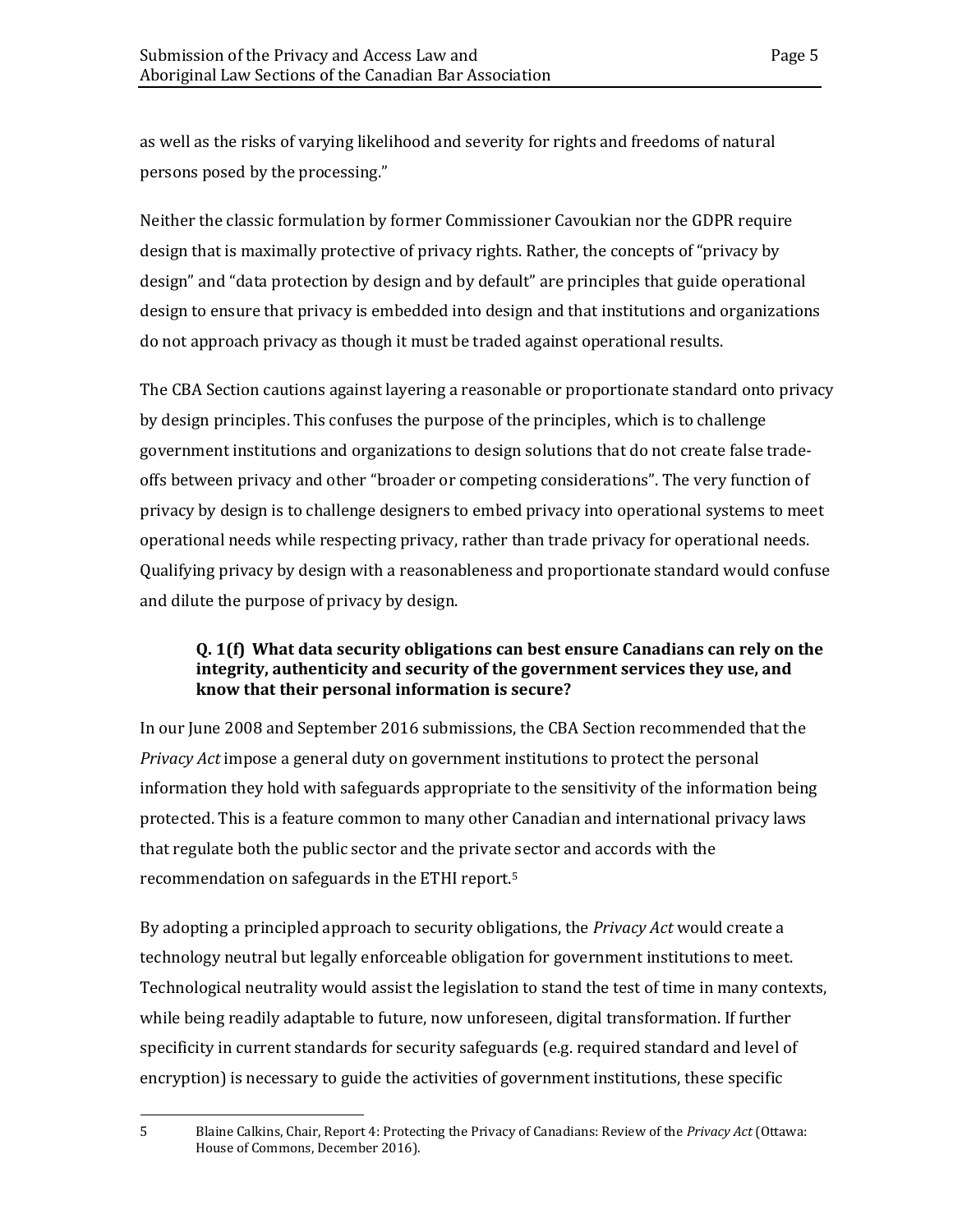standards can be in Treasury Board policy, which can be updated or replaced as needed without legislative amendment.

**Q. 1(g) Should the Privacy Act mirror the Safeguards principle in PIPEDA in the way proposed to facilitate improved interoperability in contracting situations? Are there other models to consider?**

See response to Q.1(f).

**Q. 1(h) Are any supporting legal rules required or should individual institutional responses be favoured?**

See response to Q.1(f).

**Q. 1(j) Would a principles-based approach effectively further openness and transparency? Would any supporting legal rules be required to give effect to these objectives?**

**Q. 1(k)What are the relevant factors for institutions in determining how to communicate about personal information practices?**

**Q. 1(l) Would a principles-based approach effectively further accountability? Would any supporting legal rules be required to supplement an accountability principle?**

**Q. 1(m) What does governmental accountability for practices with personal information look like in the federal public sector context? Are concepts and requirements that have developed with the private sector in mind relevant? Adequate? Sufficient?**

The CBA Section supports amending the Act to strengthen requirements for accountability, openness and transparency in the personal information protection practices of government institutions. However, accountability, openness and transparency of government institutions should not be left to principles-based statements in the Act. For example, government institutions should be required to consider principles of openness and transparency when designing operational programs. There should also be minimum baseline requirements consistent with the role of the government in an open and democratic society.

The CBA Section recommends that openness and transparency requirements should be buttressed by minimum legislative requirements. For example, the CBA Section stated in our September 2016 submission that meaningful accountability for the collection, use and disclosure of personal information requires written information-sharing arrangements between multiple organizations. Further, we recommended that information-sharing be codified and accessible to data subjects to buttress openness and transparency.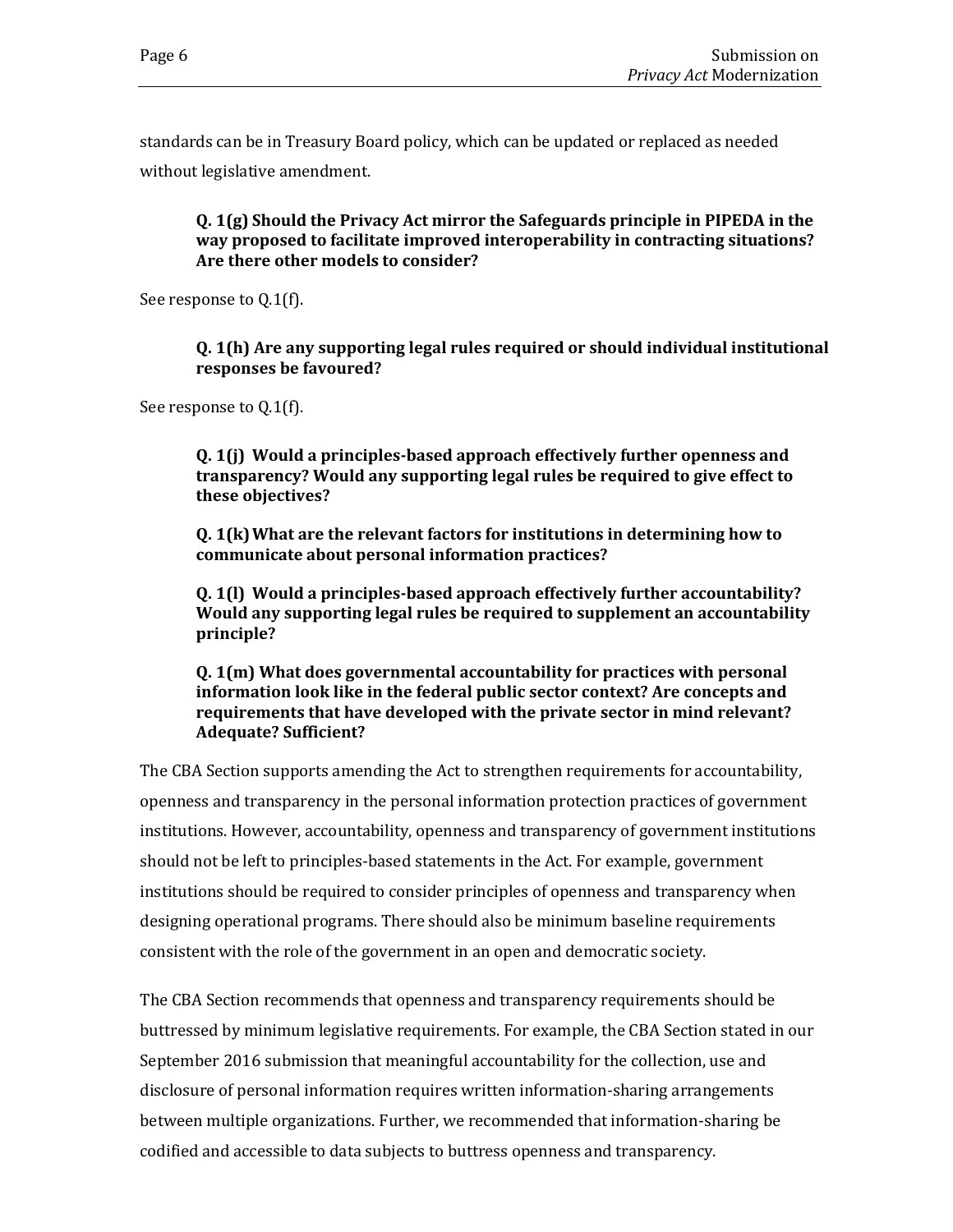Consideration should be given to a legislative requirement for government institutions to provide layered and accessible disclosures about their information-sharing practices to empower citizen engagement and the accountability of institutions. This should include simplified, plain language summaries of, for example, information-sharing arrangements and disclosure of the details of those arrangements. Plain language summaries meet the needs of a broad cross-section of individuals. However, there should also be proactive disclosure of details to support deeper citizen engagement. The Act can be drafted so the specific design and means of disclosure are technologically neutral while still mandating requirements for the minimum information to be disclosed, which could be supplemented by regulation.

The CBA Section also recommends that the federal government consider whether the siloed approach to notices under the *Privacy Act* is appropriate given increased sharing across government institutions. The consultation documents start from the premise that retaining personal information in silos is an antiquated approach to protecting personal information. However, they do not fully address the challenges for citizen engagement and literacy with the siloed approach to providing notice to individuals about information collection and use. Currently, the practice is to give statutory notice at the point of collection. There is no crossgovernment approach, such as a central repository or explanation to Canadians on how or why their information is shared across government institutions. Canadians expect that if personal information will be shared across government institutions and disclosed, they should have an easy and comprehensive way to find how their information is used, shared and disclosed, as well as details on specific types of collection, use and disclosure.

To improve accountability, transparency and openness of government institutions, the CBA Section recommends that the federal government consider, among other things, specific legislative provisions to require:

- information-sharing agreements, including the minimum contents of those agreements, which may be supplemented by regulation.
- government institutions to notify individuals about the purpose of the collection of information and also why that collection is necessary, the primary and secondary purposes for collection, the broad retention periods for information, any information-sharing arrangements, how the information may be used by recipients of shared information, and individuals' rights with respect to the collection, use and disclosure of the information in a simplified, plain language summary supported by more detailed information.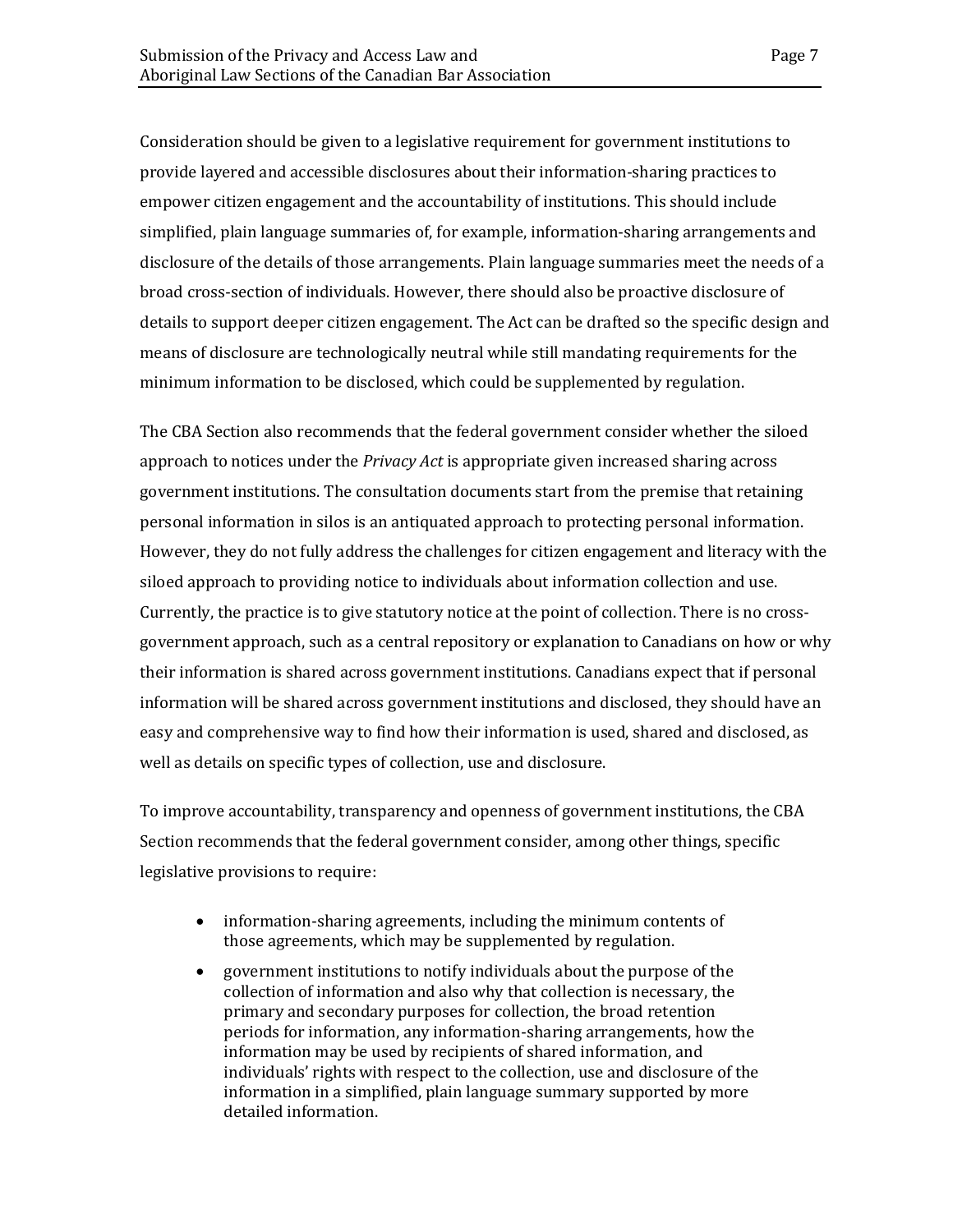- a whole of government approach to disclosures to individuals of how government institutions may collect, use and disclosure information across institutions.
- government institutions to conduct internal audits and reviews against standards to be enacted by regulation and to publish the results of those audits along with the steps for remediation of deficiencies.

#### **Q. 1(n)What are the most important roles for principles to play if they were introduced into the Privacy Act?**

The CBA Section urges caution in transitioning to a principles-based *Privacy Act*. The relationship of individuals with the state is not analogous to commercial activities in the private sector. If principles are adopted, the CBA Section believes they would most effectively protect privacy interests by forming part of a purpose statement in the *Privacy Act*. In a purpose statement, they would be useful in interpreting specific provisions of the Act. In addition, they could be legislatively required to be considered in exercising any limited discretion given to the institution under the Act and in the institution's operations. The principles could form some of the criteria against which the government institution would be required to conduct internal audits and reviews. They could also serve as the lens through which the OPC would be required to assess the government institutions' practices.

#### **Q. 1(p)Could an ongoing five-year review provision support the Privacy Act to stay current in the face of change?**

The CBA Section supports a five-year period for statutory review of the *Privacy Act*. Further, and in keeping with the CBA position on Bill C-58<sup>6</sup> on amendment of the *Access to Information Act,* we believe that this should be a full Parliamentary review, rather than a Ministerial review.

The quasi-constitutional nature of privacy rights necessitates a rigorous review process. Ministerial reviews can be criticized for being too narrow and lacking the appropriate rigour given the importance of privacy rights. We recommend that a Parliamentary committee conduct the mandatory statutory review beginning with broad-based public consultations.

#### **Q.1(q): Where are the meaningful opportunities for individuals to make informed decisions and provide valid consent in the public sector context?**

The CBA Section believes that the current in-depth review of the law under the *Privacy Act* is necessary to provide meaningful opportunities for individuals to make informed decisions and

<sup>6</sup> Bill C-58, Access to Information Act and Privacy Act amendments (May 2018).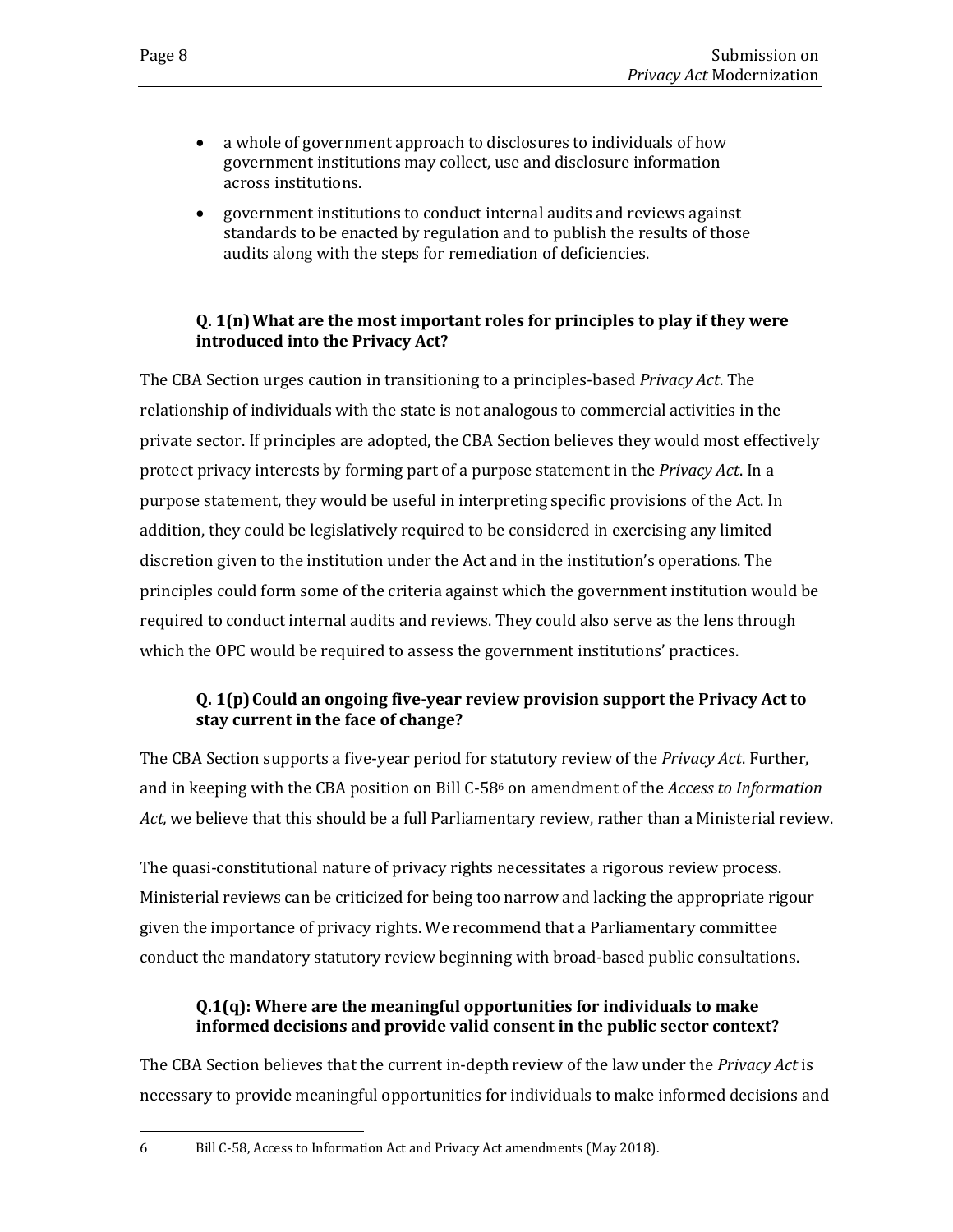give valid consent in the public sector context. Distinctions need to be made between instances where the personal information is required for the program or services to be available, and situations where the personal information may relate to and be demonstrably necessary, but not be required. This approach does not exist now in the *Privacy Act*. For instance, the current requirement that "information relate directly to an operating program or activity of the institution" offers little protection from indiscriminate collection of personal information.

Further, a considerable loophole is in the government policy that "[limits] the collection of personal information to what is directly related to and demonstrably necessary for the government institution's programs or activities". This requirement can be met by merely recognizing the government program through budgetary approval. If there is a lack of scrutiny and detail in Parliament's budget approval process, some government institutions may collect personal information based on loose authority, and elected representatives may not be aware that approving the budget increased the government's ability to collect personal information in accordance with the *Privacy Act*.

The definition of consent in other jurisdictions could be useful to further delineate consent in the *Privacy Act*. For instance, Article 4(11) of the GDPR defines consent as follows:

Consent of the data subject means any freely given, specific, informed and unambiguous indication of the data subject's wishes by which he or she, by a statement or by a clear affirmative action, signifies agreement to the processing of personal data relating to him or her.

Considering consent in the Canadian healthcare context could also be useful to improve the definition and framework for consent in the Canadian federal public sector. Consider the concept of "implicit consent", where an individual is deemed to have implicitly consented to the collection, use and disclosure of information within that individual's circle of care.

The word "meaningful" should also be defined. For instance, in Ontario law, "meaningful consent" requires that consent must be knowledgeable, related to the information at issue and not obtained through deception or coercion. "Knowledgeable" consent requires the individual to fully understand the purpose for which the information was collected, used or disclosed. In the public sector, meaningful opportunities for individuals to consent to the disclosure of personal information given what is relevant to the mandate of the government institution could include broad scenarios as examples in questionnaires and offered to individuals when the government institution collects information.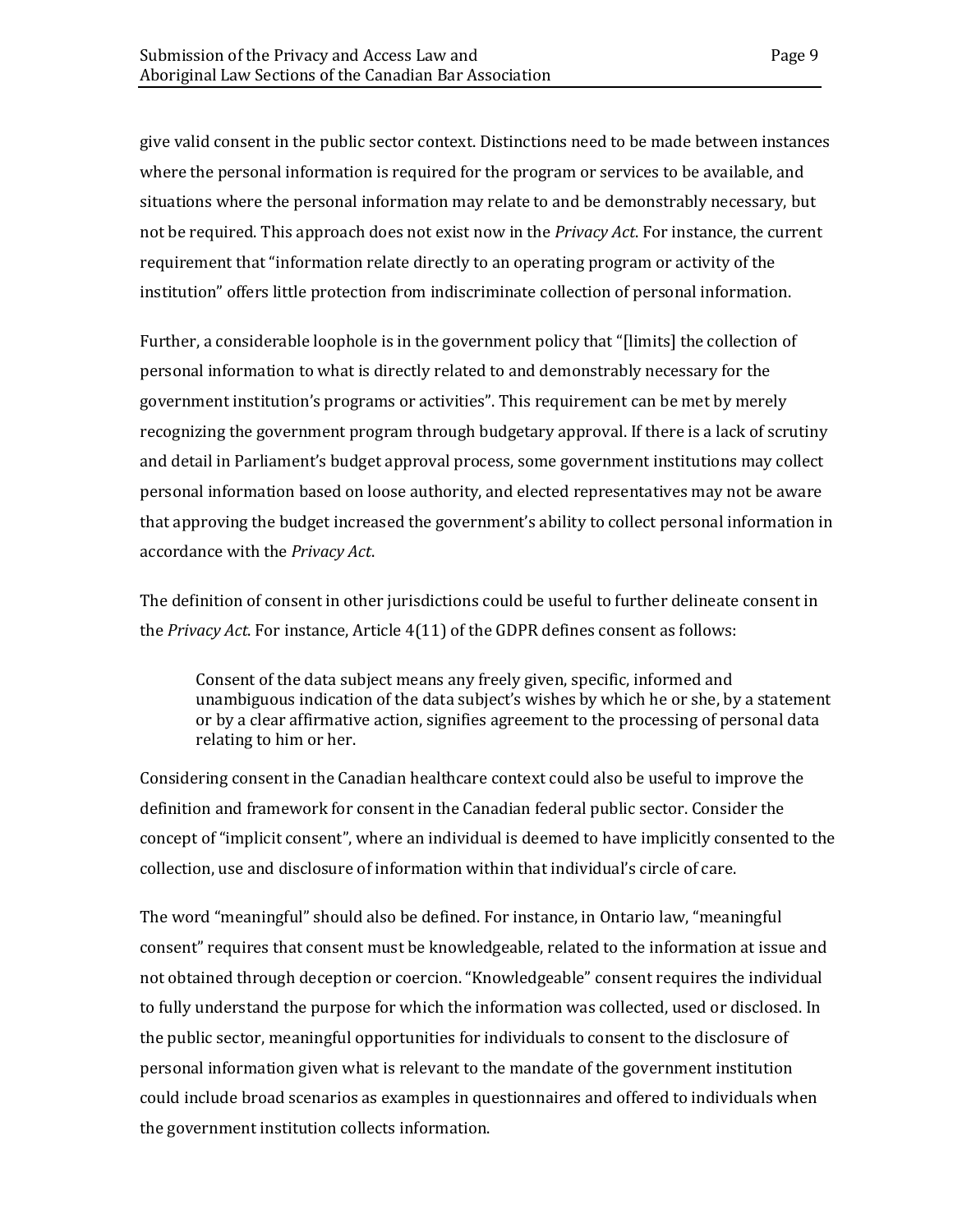#### **Q. 1(r) How can individuals be supported to exercise control and consent in relation to their personal information under the Privacy Act's lawful authority/legal authorization governance model?**

The federal public sector should look to the banking and finance sector and the healthcare sector for how individuals can be supported to exercise control and consent. However, the sensitivity of the information should be considered in determining the strength and necessity of any controls.

Individuals should be given options in the same questionnaires to not answer those questions they believe infringe on their privacy rights.

#### **Q.1(s) How can the Privacy Act's approach to collection be designed to be sufficiently principled flexible and clear to offer robust privacy protection without compromising individuals' and the public's other expectations of government?**

The CBA Section appreciates that the approach to collection should be specifically designed for different contexts and different governmental institutions. Each may handle personal information at various levels of sensitivity, and the public may have different expectations for the quick delivery of their services. There may also be reasons, such as national security, for the government to avoid obtaining consent to collection, use or disclosure. In addition to defining the threshold to collection, for instance, as reasonable or demonstrably necessary, the *Privacy Act*'s approach must be sufficiently principled, flexible and clear to offer robust privacy protection without compromising other governmental responsibilities. The *Privacy Act*'s approach to collection must be more general and ensure that the collection of personal information is more closely regulated for each government institution.

#### **Q.1(t) Are different approaches for different contexts necessary? For example, are specific rules required to guide the collection of personal information that is publicly available on the internet and through social media?**

The CBA Section believes a range of approaches to collection are necessary for different contexts, including the collection of information through internet and social media, as opposed to non-electronic or direct collection. Thought should be given to the appropriateness of government institutions collecting personal information from public sources, in what circumstances that collection makes sense considering their mandate and programs, and what form of transparency is required.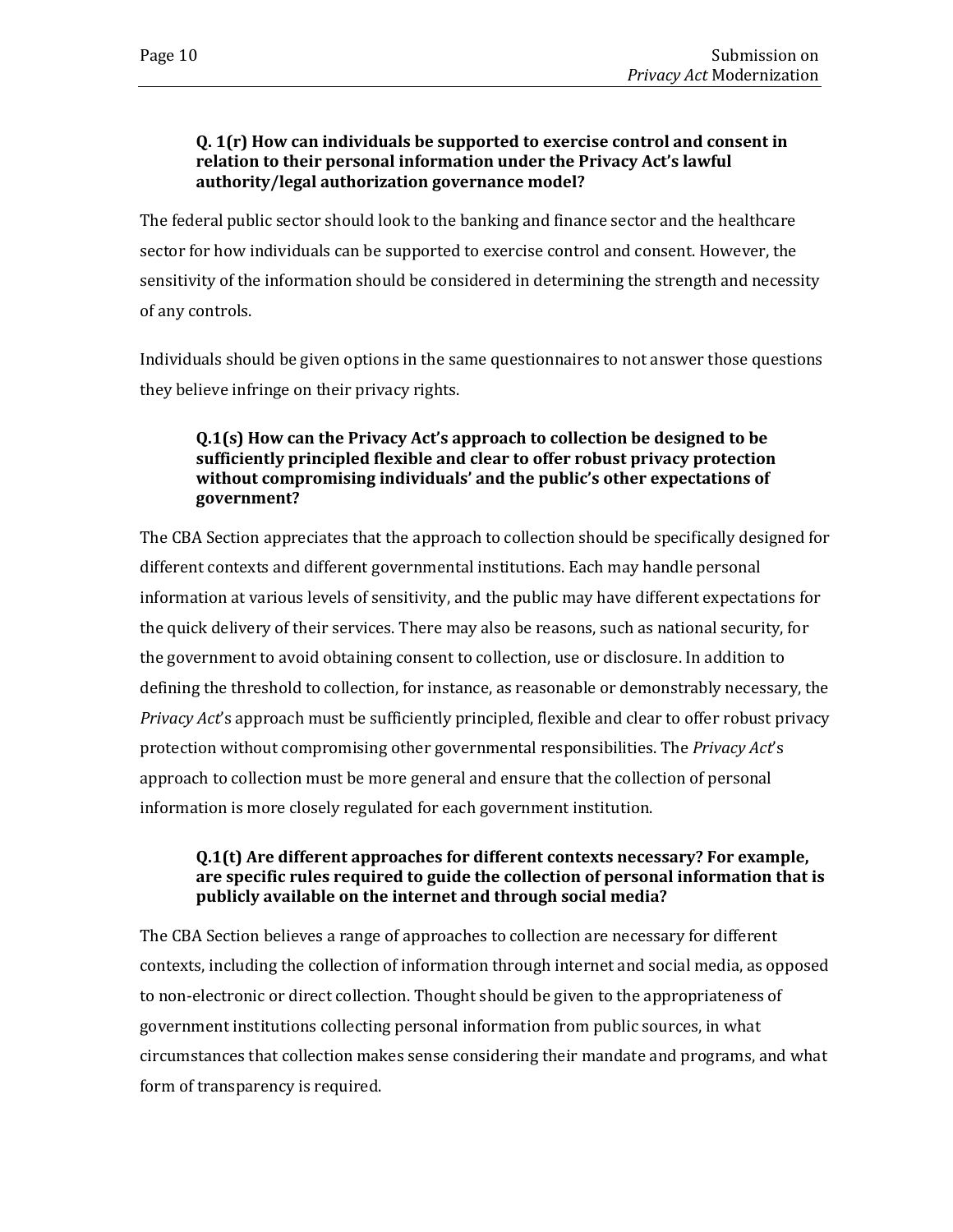#### **Q. 1(u)What should the collection threshold be linked to? That is, should the collection threshold be tied to the purposes of a specific program or activity; a legitimate or authorized public purpose; the mandate and functions of a department? Something else?**

Government institutions have legitimate reasons to collect, use and disclose personal information where it is required for limited, legitimate public objectives. As articulated by the CBA in 2004, the collection, use and disclosure of personal information by government institutions should be balanced and well-considered to minimize the infringement of personal privacy and civil rights in a free and democratic society.<sup>7</sup> Further, in 2008, the CBA called for governments to limit the personal information they collect to that demonstrably necessary for clear and articulate state goals. 8

#### **Q. 1(v) If there is a principle of reasonableness and proportionality that applies to collection, is a necessity threshold still useful.**

See response to question Q.1(a).

#### **Q. 1(y) Would a proportionality test, as was proposed before the ETHI Committee, represent a viable means of transitioning to a more flexible, principles-based approach for retention?**

#### **Q. 1(z) Are there particular criteria that should inform retention decisions?**

The ETHI Committee did not recommend that the principle of proportionality alone guide the retention of personal information. Rather, the necessity test should apply to the retention of personal information. The CBA Section supports the ETHI Committee recommendation that section 6 of the *Privacy Act* be amended to require that personal information be retained as necessary to achieve the purposes for collection. The necessity test should also include consideration of the retention period required for transparency and openness to those about whom the information was collected, and for them to be able to challenge decisions made about them based on that information.

The CBA Section does not believe the proportionality principle is relevant to retaining personal information by a government institution. Under a necessity test, personal information might be retained for a long time if collected for a *bona fide* longitudinal study. This may accommodate future uses consistent with the longitudinal study. However, the fact that personal information

<sup>7</sup> [Resolution 04-06-A, Limiting State Access to Private Information](https://www.cba.org/Our-Work/Resolutions/Resolutions/2004/Limiter-l%E2%80%99acces-de-l%E2%80%99Etat-aux-renseignements-perso) (August 2004).

<sup>8</sup> [Resolution 08-06-A, Comprehensive Revision of the Privacy Act](https://www.cba.org/Our-Work/Resolutions/Resolutions/2008/Comprehensive-Renewal-of-em-Privacy-Act-em) (August 2008).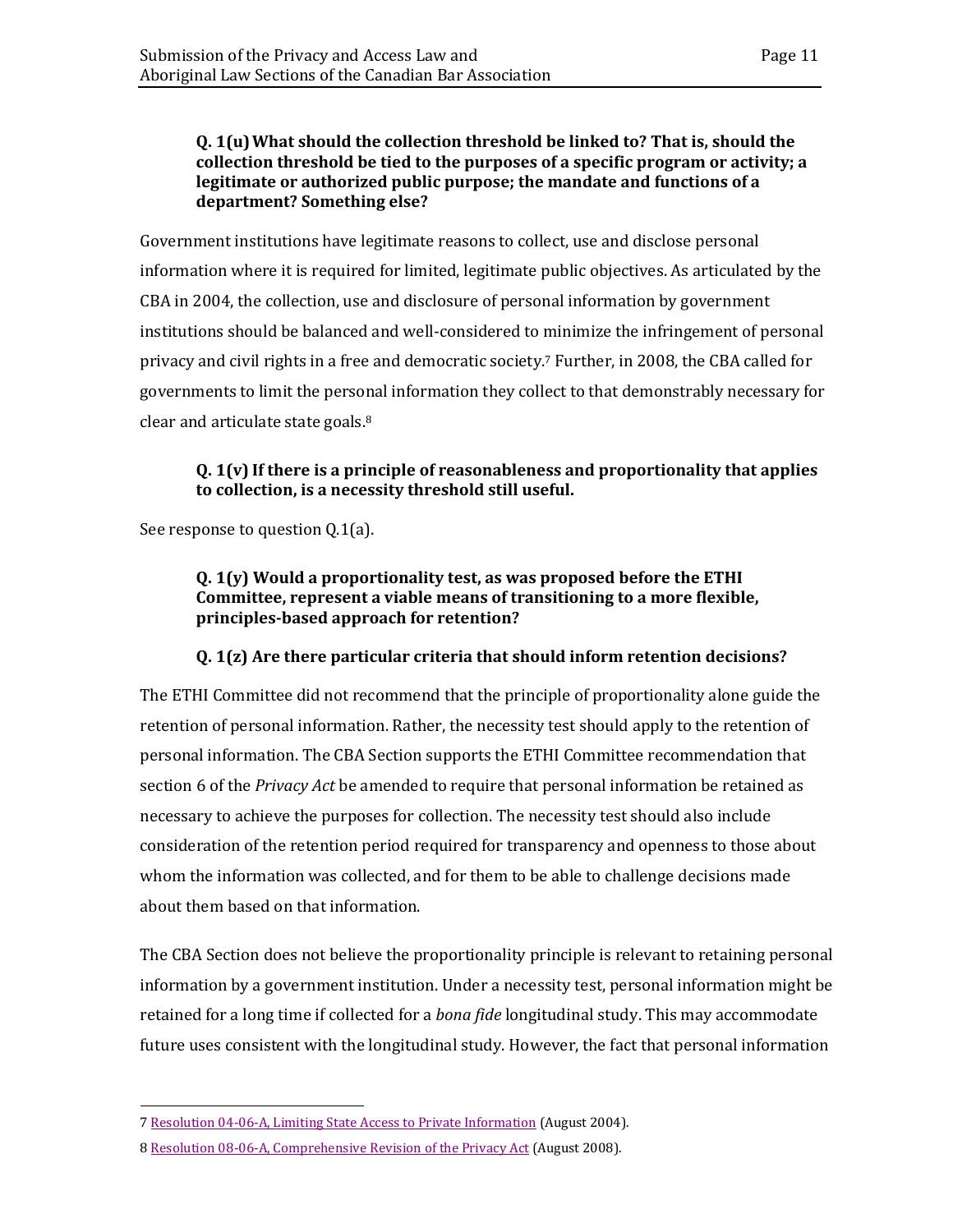might be relevant to a hypothetical future use is an insufficient legal basis for the state to retain it, even if a proportionality test suggests that the impact on privacy is low.

While the CBA Section does not have specific recommendations about retention periods, we do not support a trade-off between access rights and prudent disposal. In the case of information not used to make a decision that affects the rights, privileges or entitlements of an individual, what may be relevant is not so much the underlying information that was collected but the fact that information was collected and the type of that information. In these cases, it might be appropriate to dispose of the underlying information while retaining records of the fact of collection for longer to assist with transparency and openness about the government institution's practices.<sup>9</sup> In contrast, where a government institution has made a decision about an individual, personal information relating to that decision should generally be retained for a minimum period to enable the individual to access it. This is reflected in the regulations under the *Privacy Act* that set the default retention standard at a minimum of two years. The CBA Section supports the need for government institutions to document their retention period, without advocating for specific maximum retention periods given the practical inability to determine a period that meets the needs of each institution subject to the *Privacy Act*. However, in both cases – where the information relates to a decision and where it does not – the necessity test offers appropriate guidance.

The CBA Section also recommends that the *Privacy Act* require institutions to be transparent and open about their retention periods, the rationale for that period, and any changes to the retention periods over time.

#### **Q. 1(cc) Do the purposes for use and disclosure still align with the purposes for which an individual should reasonably expect government institutions to be using and disclosing personal information?**

We believe that the use and disclosure sections on consistent use and public interest require amendment. The relevant parts of section 8(2) of the *Privacy Act* are:

Subject to any other Act of Parliament, personal information under the control of a government institution may be disclosed.

<sup>9</sup> This should not include training data that may have been used for a decision support system. It would be inappropriate to dispose of the training dataset used to develop the algorithmic tool later used for making individual decisions. Without the possibility of auditing the training dataset, it would be harder to ensure true accountability in the use of the algorithmic tool. Training biases flowing from biased data is a problem. That said, measures must also be taken to limit the risks of re-identification of anonymized data provided for auditing purposes.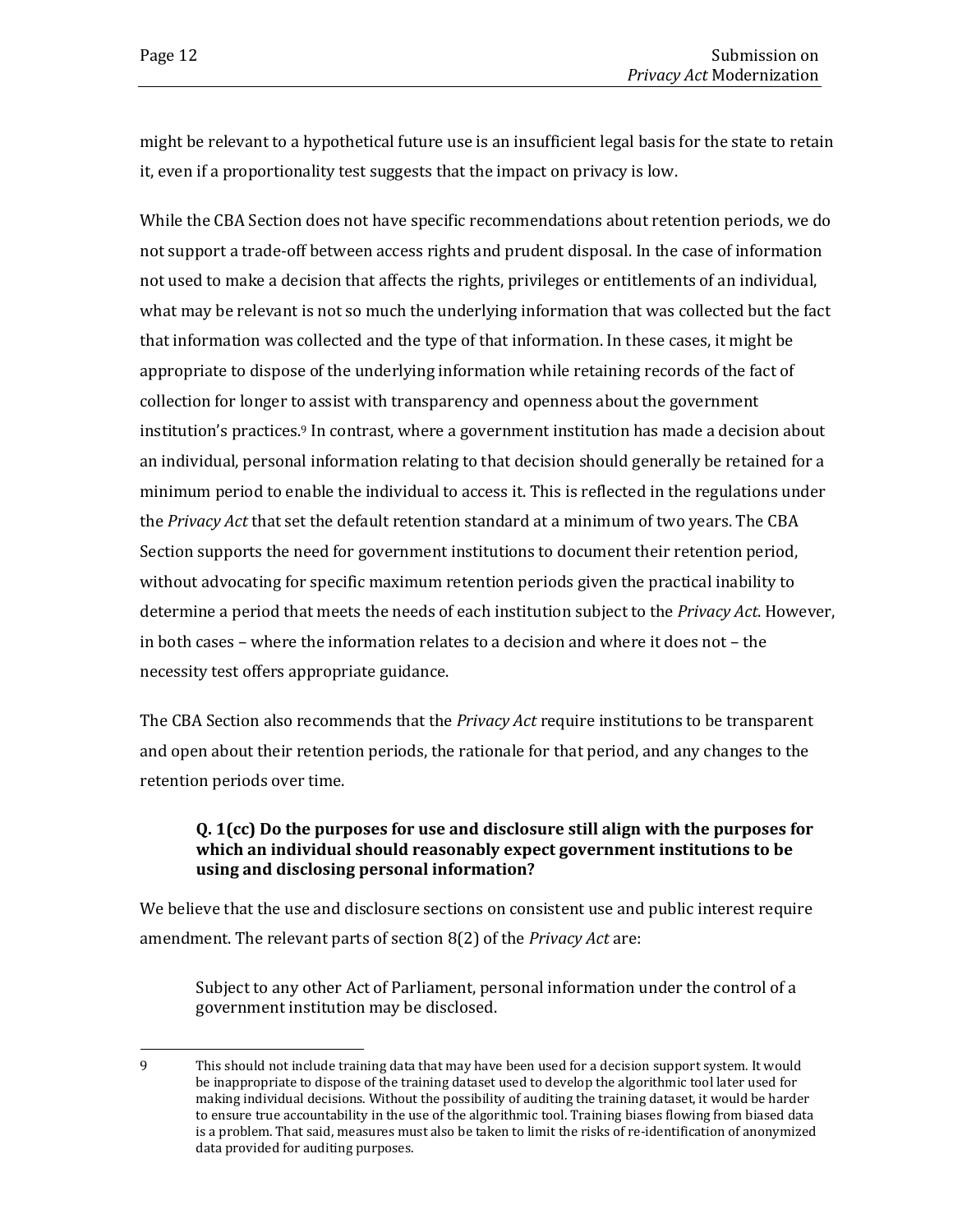- a) for the purpose for which the information was obtained or compiled by the institution or for a use consistent with that purpose,
- m) for any purpose where, in the opinion of the head of the institution,
- i) the public interest in disclosure clearly outweighs any invasion of privacy that could result from the disclosure.

Consistent use is problematic as personal information can be collected if it is "directly related to and demonstrably necessary for the government institution's programs or activities". As discussed at Q.1(q), this can lead to problematic and expansive collection of personal information if interpreted too broadly.

The consistent use provision can also be problematic for the definition of administrative purpose. According to the *Privacy Act*, personal information concerning an individual that has been used by a government institution for an administrative purpose shall be retained by the institution for at least two years following the last time the personal information was used for the administrative purpose. "Administrative purpose" is defined as the use of information in a decision-making process that directly affects the individual. Keeping in mind the increase of collection of personal information and increased administrative decisions by government institutions since the Act was originally written, this definition should be updated. For instance, at present, the information of a federal employee using a key card to enter a government building could be considered as subject to an administrative decision. Thus, the concepts of consistent use and administrative purpose are problematic.

Additionally, the public interest provision could further be expanded. Provincial and territorial public sector statutes often allow non-consensual disclosure of personal information if release of the information would not result in an unreasonable invasion of privacy. For example, Nova Scotia's *Freedom of Information and Protection of Privacy Act* discusses the term "unreasonable invasion of [personal] privacy" and discusses factors and describes examples of situations. Provincial and territorial legislation should be considered when expanding the public interest provision.

#### **Q. 1(dd) What use and disclosure provisions require additional safeguards, transparency and accountability mechanisms? Many stakeholders have highlighted information-sharing agreements as one example. Are there others?**

The CBA Section agrees that information-sharing agreements would be useful to safeguard privacy. It would also help to give the OPC targeted, expanded powers to hold institutions to account, particularly after audits.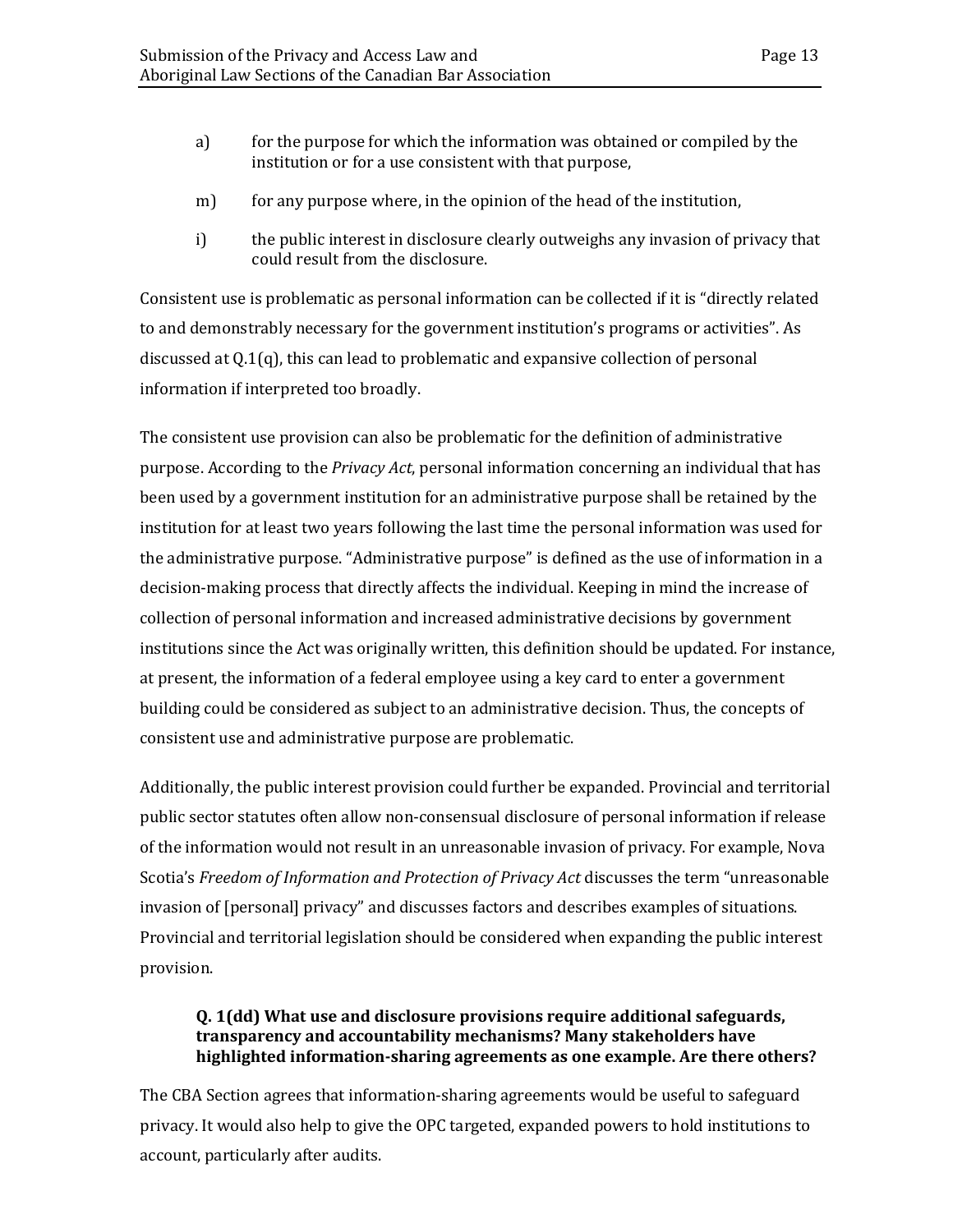#### **Q. 1(ee) With respect to information-sharing agreements, should domestic and international information-sharing be treated differently? Should government institutions be required to be transparent about the existence of informationsharing agreements and publish their contents? If yes, in what circumstances would exceptions to such a requirement be appropriate?**

As highlighted in the CBA Section's 2016 submission, meaningful accountability for the collection, use and disclosure of personal information requires written information-sharing arrangements between government institutions (domestic or foreign), as well as with private sector organizations that receive personal information from government institutions. Wherever possible, these information-sharing arrangements should be transparent to the individuals who may be affected by them. We understand the need for confidentiality in some circumstances, such as where national security interests are engaged. While these considerations may militate against complete transparency of all details in information-sharing arrangements, they require a contextual case-by-case analysis. The general rule should be that these arrangements must be transparent and limits on transparency should apply only to the extent that transparency is reasonably likely to undermine the legally authorized and articulated purpose of the information-sharing.

We continue to support the requirement proposed by the Privacy Commissioner in 2006 that disclosure of personal information-sharing to a foreign government must be subject to a formal written agreement or arrangement and contain the following elements:

- a description of the personal information to be shared
- the purposes for which the information is being shared and will be used
- a statement of all the administrative, technical and physical safeguards required to protect the confidentiality of the information, especially in regards to its use and disclosure
- a statement specifying whether information received by the federal government would be subject to the provisions of the *Privacy Act*
- a statement specifying whether information disclosed by the federal government would be subject to the provisions of the *Privacy Act*, and
- the names, titles and signatures of appropriate officials in both the supplying and receiving institutions and the date of the agreement.

#### **Q.1(ff) In general, what criteria would be useful to guide the recognition of any new use and disclosure authorities?**

For any new use and disclosure authorities identified, it is imperative that the mechanism used should be secure and transmit only necessary information. The federal public sector could use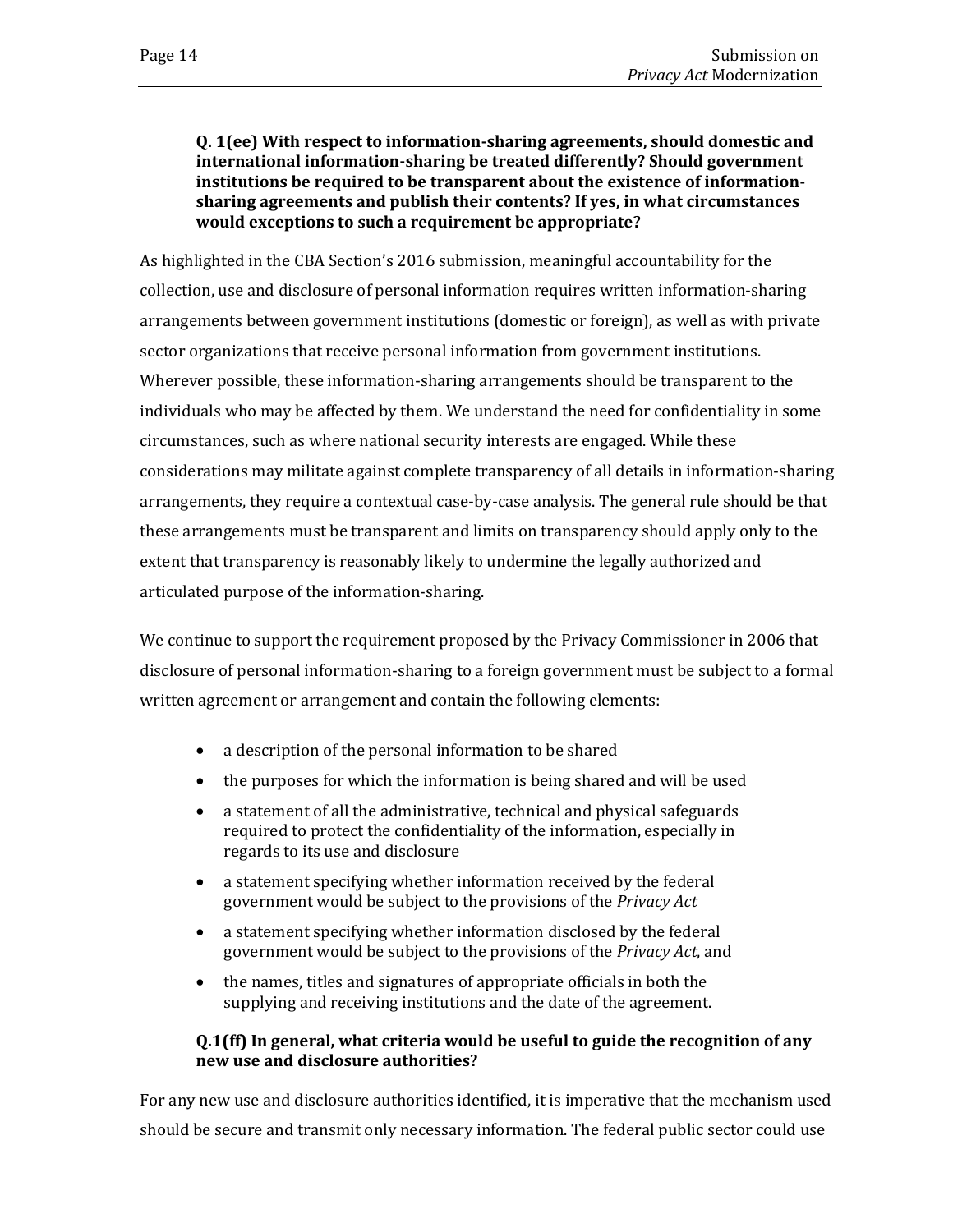the public health sector as a model, similar to how different health organizations and doctors have access to patients' personal information.

#### **Q.1(gg) Where might there be gaps in the existing use and disclosure authorities? Is there a need to better support Canadians through particular life stages or events like the death of a loved one? Could all benefits programs share information to assist individuals and improve efficiency in their delivery?**

Existing gaps were discussed at  $Q.1$  (cc). The CBA Section agrees that there is a need to better support Canadians through difficult life stages and events, such as the death of a loved one.

In this context, sharing examples of relevant privacy situations for applicable benefit programs will assist the public and improve awareness, understanding and efficiency of delivery.

#### **Q.1(ii) In light of this complex legal environment, do any of the general use and disclosure provisions in the Privacy Act require modernization to ensure appropriate interoperability with these regimes?**

The CBA Section believes that the *Privacy Act* requires modernization to ensure appropriate interoperability with specialized legal regimes dealing with national security, intelligence and law enforcement. However, individuals' privacy must not be unfairly compromised in the interest of these specialized legal regimes and only relevant information should be disclosed as part of these regimes. It is extremely important, particularly when one is dealing with aims of national security, intelligence and law enforcement, that privacy is not infringed unfairly, given the imbalance of power between the individual and the state.

We recommend that measures to modernize the *Privacy Act* for appropriate interoperability with specialized regimes dealing with national security, intelligence and law enforcement be made by amendments to the Act or by regulation. We have previously raised concerns about amendments to *Security of Canada Information-sharing Act* (SCISA) and the manner in which thresholds and safeguards to protect privacy in disclosing information in the interest of national security to other federal government institutions is not established by legislation (in SCISA or its regulation) but through national security mandates and Ministerial directives.<sup>10</sup> Important privacy requirements and obligations of government institutions should be articulated in express statutory provisions and not Ministerial directives that can be easily amended without notice or discussion.

<sup>10</sup> See, CBA Section submission, [Security of Canada Information Sharing Act](https://www.cba.org/Our-Work/Submissions-(1)/Submissions/2017/January/security) (January 2017).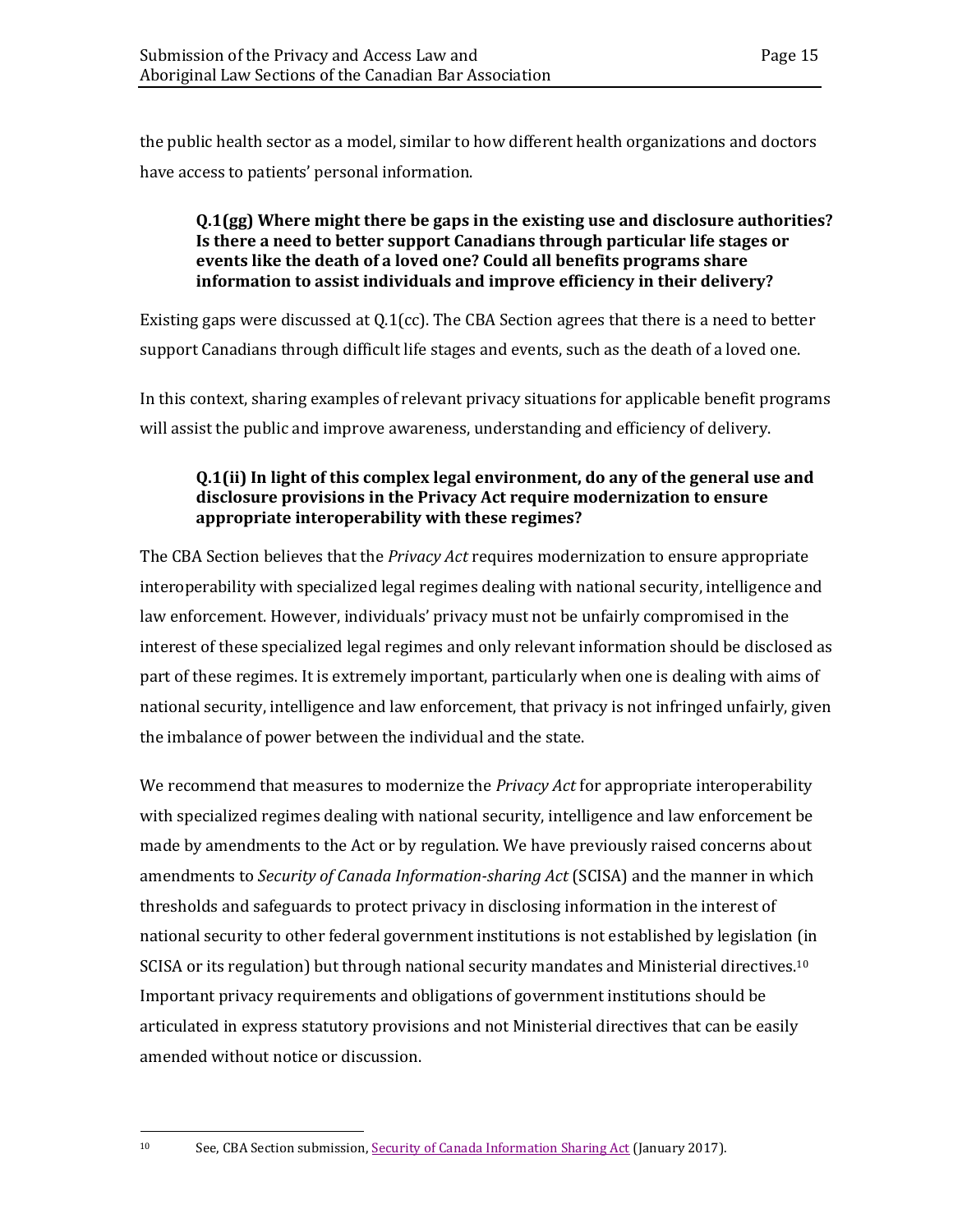## <span id="page-19-0"></span>**III. TRANSPARENCY AND ACCOUNTABILITY: DEMONSTRATING THE COMMITMENT AND RESPECT NECESSARY TO FACILITATE TRUST**

#### **Q. 2(k)What should the standard be before reporting a privacy breach? For example, how should a "material" breach be defined in the federal public sector?**

As outlined in our 2016 submission, the CBA Section believes that while there should be a balanced approach to breach notification under the *Privacy Act*, the obligation imposed on government institutions should be at least as stringent as the breach notification regime imposed on private sector organizations under PIPEDA. In other words, the triggering threshold for notifying affected individuals and reporting to the Privacy Commissioner should be a "real risk of significant harm". This is essentially the same threshold as in the private sector privacy law in Alberta and the public sector law in Newfoundland and Labrador. The same test has been recommended by a special all–party legislative committee for inclusion in the BC *Freedom of Information and Protection of Privacy Act* and the *Personal Information Protection Act*. Adding a "materiality" threshold for reporting breaches to the OPC might also be considered, as originally contemplated for the private sector, though it would be important that government institutions be required to keep records of all breaches.

**Q. 2(l) In what circumstances should individuals be notified of breaches?**

See response to Q.2(k).

#### **Q. 2(m) How should the question of timelines for breach notification be managed? Is a prescriptive or context-sensitive approach better?**

The CBA Section supports prompt notification to individuals and reporting to the Privacy Commissioner where a government institution has identified a "real risk of significant harm". Instead of a specific timeframe, the timing of notification and reporting should be flexible to accommodate considerations and circumstances of each breach. For example, it may be necessary to delay notification for law enforcement and other investigations. This approach was adopted in PIPEDA, which requires notification to be given "as soon as feasible".

The CBA Section recognizes the need to allow the government institution time to complete its response to the breach and collect as many facts as possible to report. Additionally, as is current practice in the private sector, government institutions should be permitted to update breach reports with new information as required.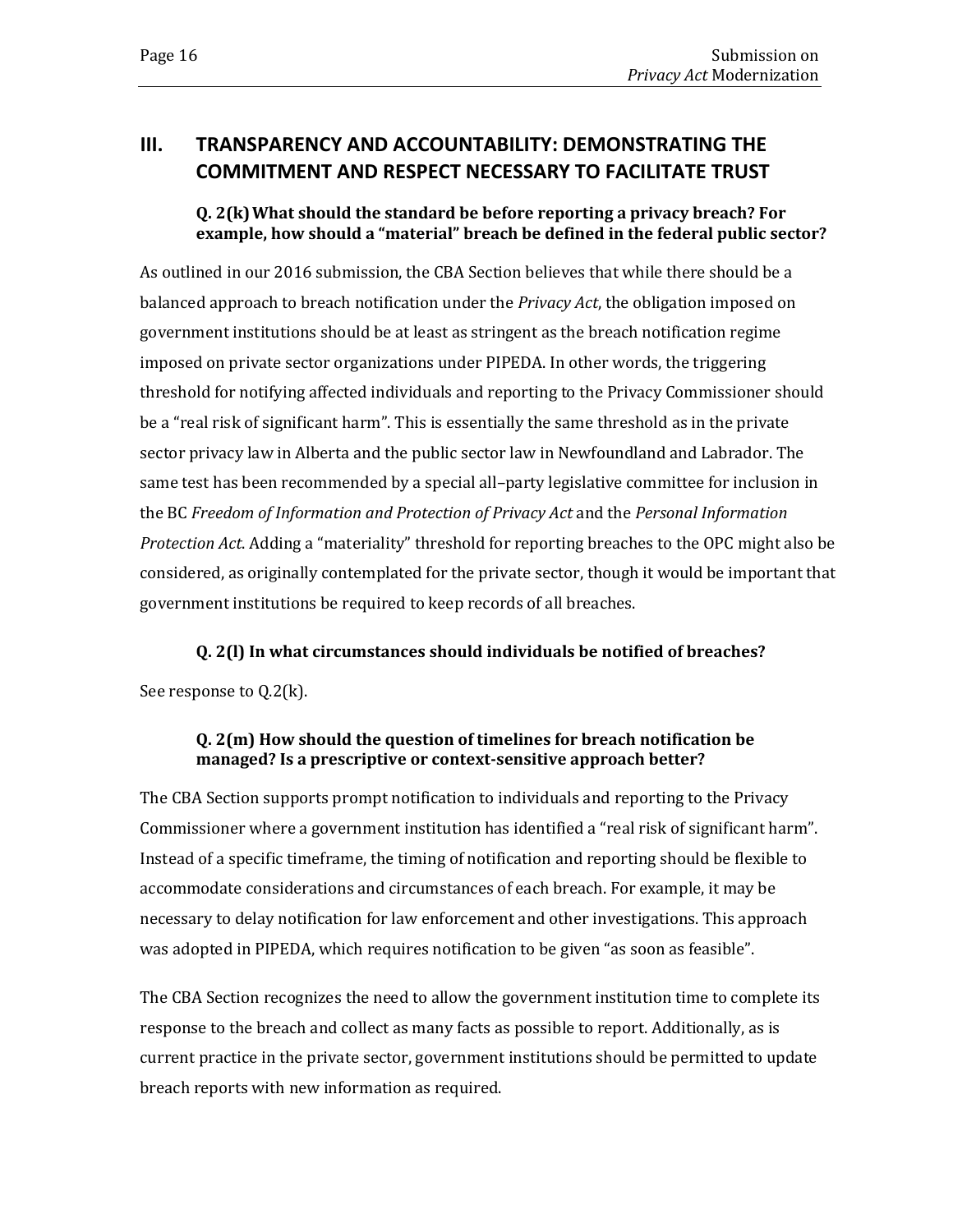#### **Q. 2(n)Does the Privacy Commissioner require any new tools or powers to effectively oversee a privacy breach notification regime?**

To the extent that the approach to breach notification under the *Privacy Act* is standardized with the approach under PIPEDA, the Privacy Commissioner should be granted the same powers as under PIPEDA. This would include, for example, the ability to require a government institution to provide access to or produce a record of a breach to the OPC.

## <span id="page-20-0"></span>**IV. GREATER CERTAINTY FOR CANADIANS AND GOVERNMENT: DELINEATING THE CONTOURS OF THE** *PRIVACY ACT* **AND DEFINING IMPORTANT CONCEPTS**

#### **Q.3(a) Should the definition of personal information be grounded in the concept of identifiability, and if so, should this concept be defined?**

The definition of personal information should be grounded in the concept of identifiability and the reference to recorded information removed from the definition. Removing reference to recorded information would modernize the *Privacy Act* and better recognize the importance of individuals' expectations for privacy and the government's collection, use and disclosure of their personal information.

The CBA Section, however, does not believe that identifiability should be defined. While we realize the possible challenges without a specific definition, we believe that determining whether specific information constitutes personal information should be done on a case-bycase basis given all the circumstances. It is practically impossible to create an exhaustive list of the kinds of information to be considered, just as the GDPR definition of "an identifiable natural person" does not aim for a comprehensive and exhaustive list of factors and information to be considered in making that determination. The burden of determining if the information is personal information is always on the entity subject to the legislation. That burden should be discharged considering all available information about the individual and the context surrounding the government institution.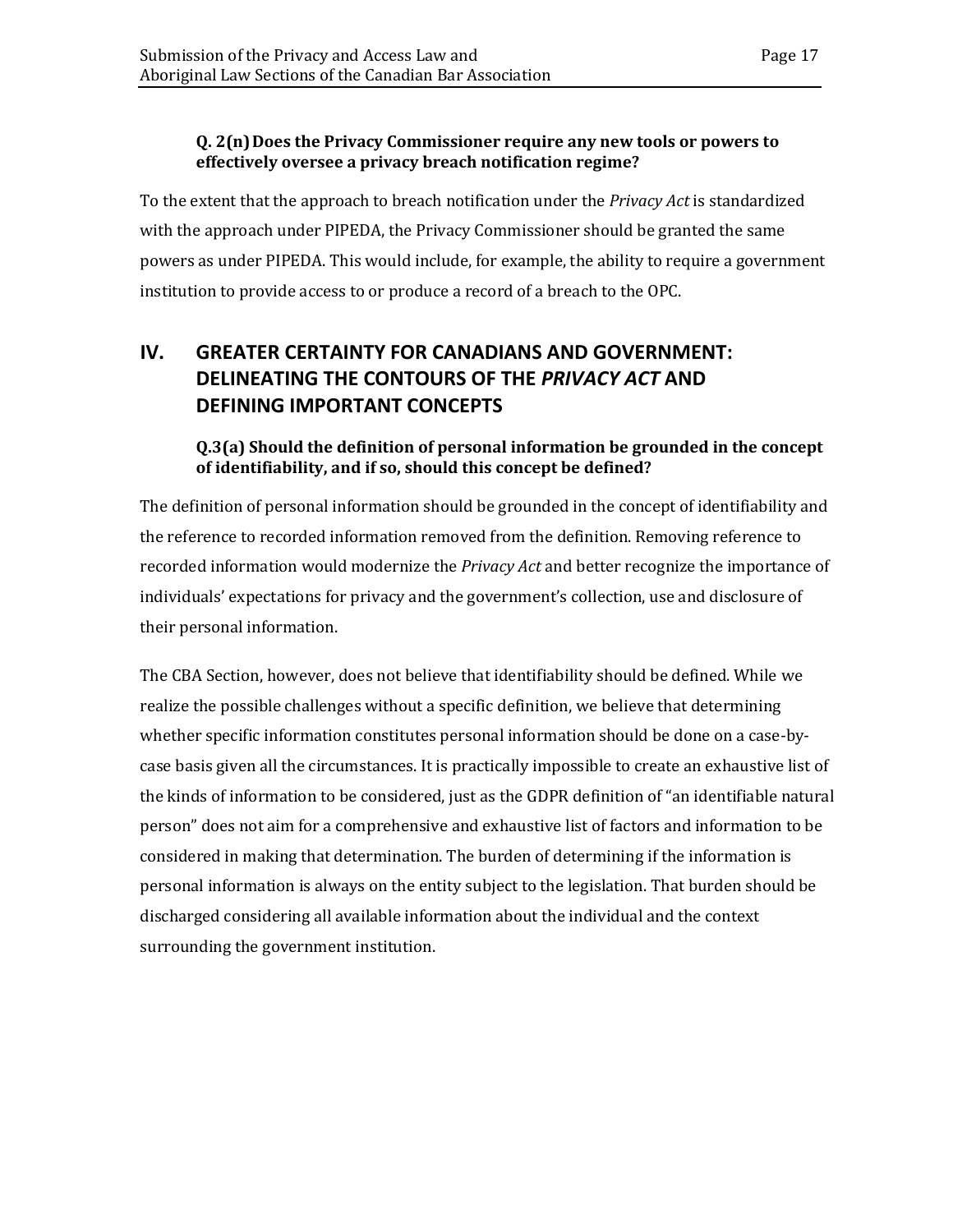#### **Q.3(b) Does metadata require a separate definition altogether, or can the privacy issues relating to such information be addressed by an updated definition of personal information (including by adding an example)?**

The CBA Section does not believe that metadata requires a separate definition. We agree that it would be appropriate to update the list of non-exhaustive examples of personal information to clarify new forms such as metadata and biometric data. However, we have two concerns about a separate definition for metadata. First, a separate definition might imply that metadata is something different from personal information. Second, a separate definition (and potentially different obligations and rights when it comes to metadata) may be counterintuitive to the principled approach of a technologically neutral *Privacy Act*. From our perspective, an updated list of non-exhaustive examples of personal information that includes metadata would be the better approach and one likely better to achieve the objectives of a principles-based approach to *Privacy Act* amendments.

#### **Q.3(c) What role could de-identified, pseudonymized, or encrypted personal information play in a modern Privacy Act, and how should such terms be defined?**

The legislation applies to personal information. Anonymized, de-identified or pseudonymized information is not personal information, so the legislation would not apply. Given this, the CBA Section does not object to defining anonymized, de-identified or pseudonymized information to provide that the legislation would not apply, provided that the legislation is clear that those kinds of information can possibly be reversed back to personal information such that the legislation would apply. Additionally, with respect to anonymized, de-identified or pseudonymized information, the legislation should clarify that the burden remains on the responsible government institution to ensure that the information is not personal information. It is important that once again context is considered, as rarely can black and white definitions apply.

We understand that encrypted information can remain individually identifying. Accordingly, the legislation should continue to apply to encrypted personal information from a broad application of the law perspective. However, the legislation may provide affirmative compliance incentives or liability exclusion based on reasonable investigation or due diligence for encrypted personal information. The burden should remain on the responsible entity to establish that this method was reasonably and diligently employed to safeguard the personal information given all the circumstances, including when a breach of security safeguards has occurred.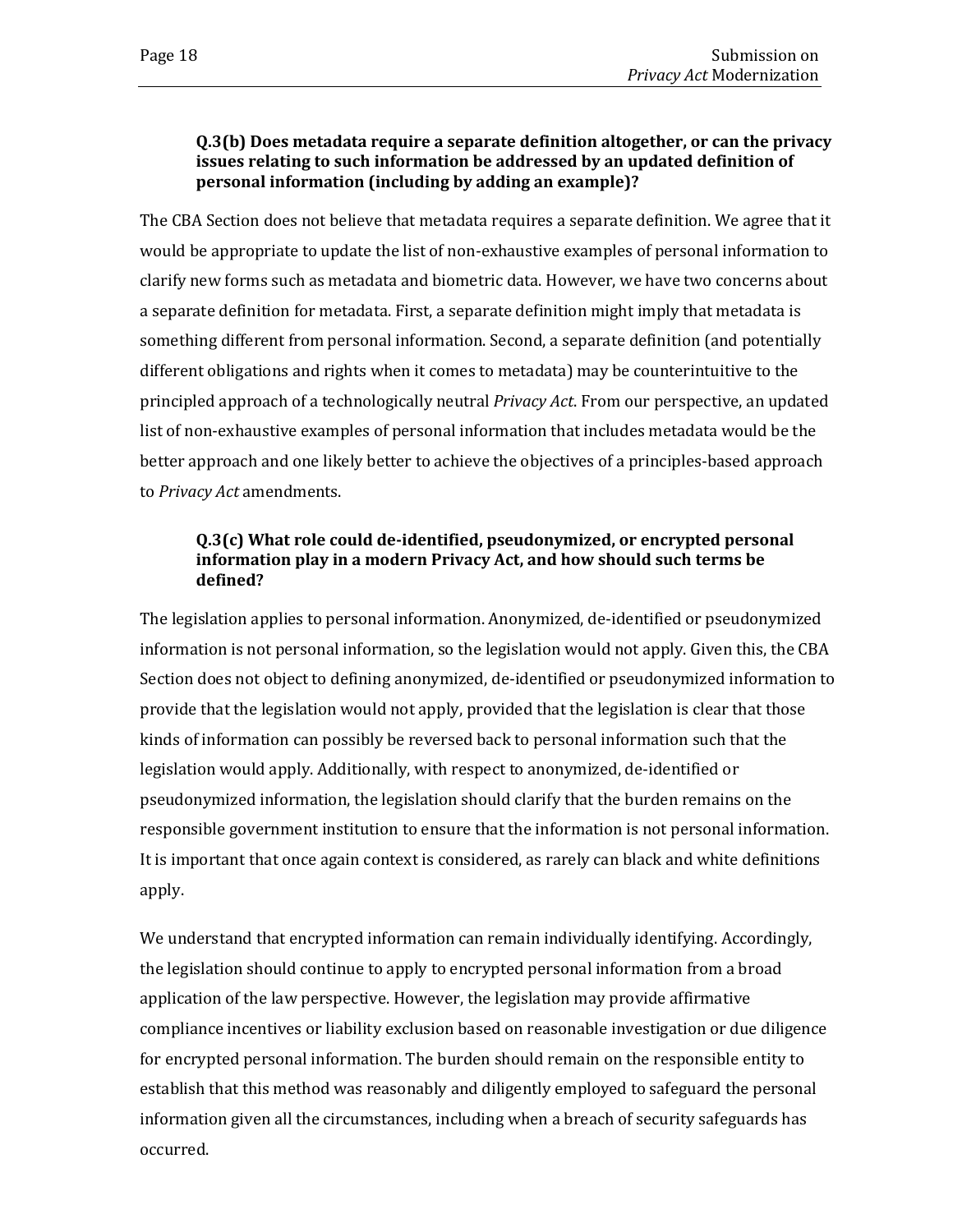#### **Q.3(d) What do you foresee to be the public's expectations concerning publicly available personal information?**

#### **Q.3(e) How could "public available personal information" be defined under a modern Privacy Act?**

As the Supreme Court of Canada held in *R v Jarvis,* <sup>11</sup> "'privacy,' as ordinarily understood, is not an all-or-nothing concept … being in a public or semi-public space does not automatically negate all expectations of privacy." In our view, there is an expectation of privacy in personal information that may exist in the public domain when it comes to the collection and use by government institutions, unless proved otherwise given all the circumstances. The burden of proof should rest on the responsible government institution. In all cases, the collection of personal information, including personal information in the public domain, must be necessary for the government institution's mandate.

The CBA Section recommends that these concepts not be defined or carved out from the scope of the legislation's application. Including these definitions and concepts would give rise to confusion and uncertainty, as legally defining and determining publicly available personal information would be practically impossible. These issues require a case-by-case assessment of each circumstance, as to;

- a) what constitutes the public domain,
- b) which of the variety of public domains should be considered to determine if personal information is publicly available,
- c) who is responsible to determine if certain personal information is publicly available, and
- d) who is responsible for ensuring that the publicly available personal information is accurate and complete.

#### **Q.3(f) Should consent be defined under a modern Privacy Act, and if so, what elements would it include?**

The individual's control over disclosure and use of their personal information is the cornerstone of privacy as currently understood. Accordingly, the individual's consent is the single most important factor that determines expectations, rights and responsibilities. Consent should be defined and remain a key element in a modernized *Privacy Act*.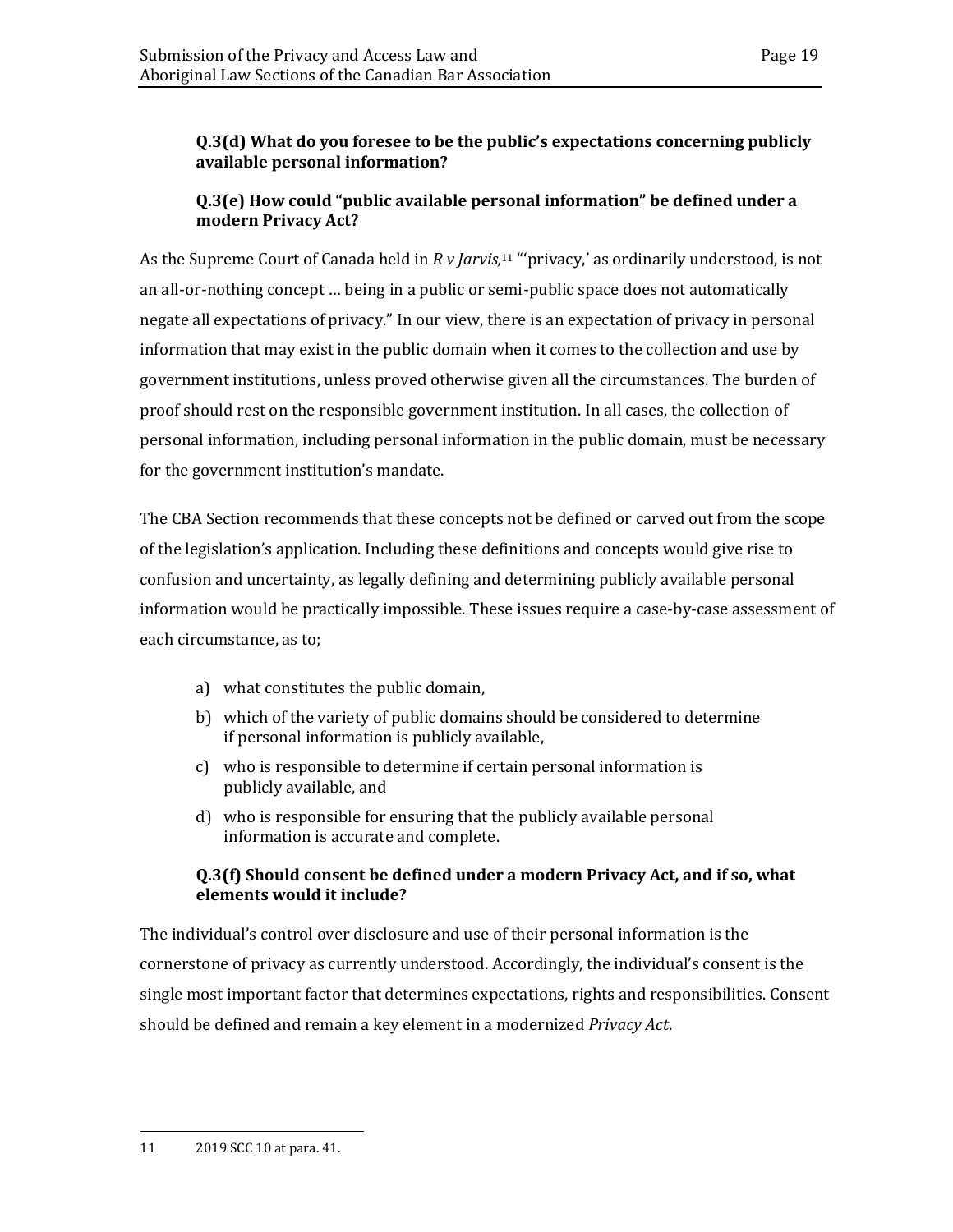The underlying elements of proper consent have long been recognized in Canada's privacy laws:

- a) proper disclosure of the purpose of the collection and use of personal information
- b) voluntary provision of personal information for use within the disclosed purpose
- c) ability to withdraw consent, subject to legal or contractual restrictions and reasonable notice

We agree in principle with the GDPR definition of consent but recommend that the definition be gender neutral and consent not be limited to "the processing of personal data." We propose the following: "any freely given, specific, informed and unambiguous indication of the data subject's desire, expressed by a statement or by an affirmative action, for the collection and use of personal information for their stated purpose."

#### **Q.3(g) Should a modern Privacy Act still make distinction between administrative and non-administrative uses, and if so, how should an "administrative use" be defined?**

All personal information collected, used and disclosed by a government institution should have the same principled approach whether its purpose is an administrative or non-administrative use. The distinction between administrative and non-administrative uses should be eliminated from the *Privacy Act*. In an effort to recognize the importance of privacy and to satisfy the expectations of individuals, government institutions should have the responsibility of viewing and approaching the collection, use and disclosure of personal information with the same principled approach regardless of its ultimate purpose.

#### **Q.3(h) Should the concept of a "consistent use" be defined under the Privacy Act? If so, how?**

#### **Q.3(i) Could the criteria-based approach to "compatible uses under the GDPR assist to clarify the proper scope of a "consistent use" under the Privacy Act? If so, what factors should institutions consider?**

A modernized *Privacy Act* should require government institutions to identify a specific purpose for collecting personal information and ensure the information is necessary for the articulated purpose or is authorized by law. An extension of this is ensuring that government institutions only use and disclose personal information for the specific purpose for which it has been collected.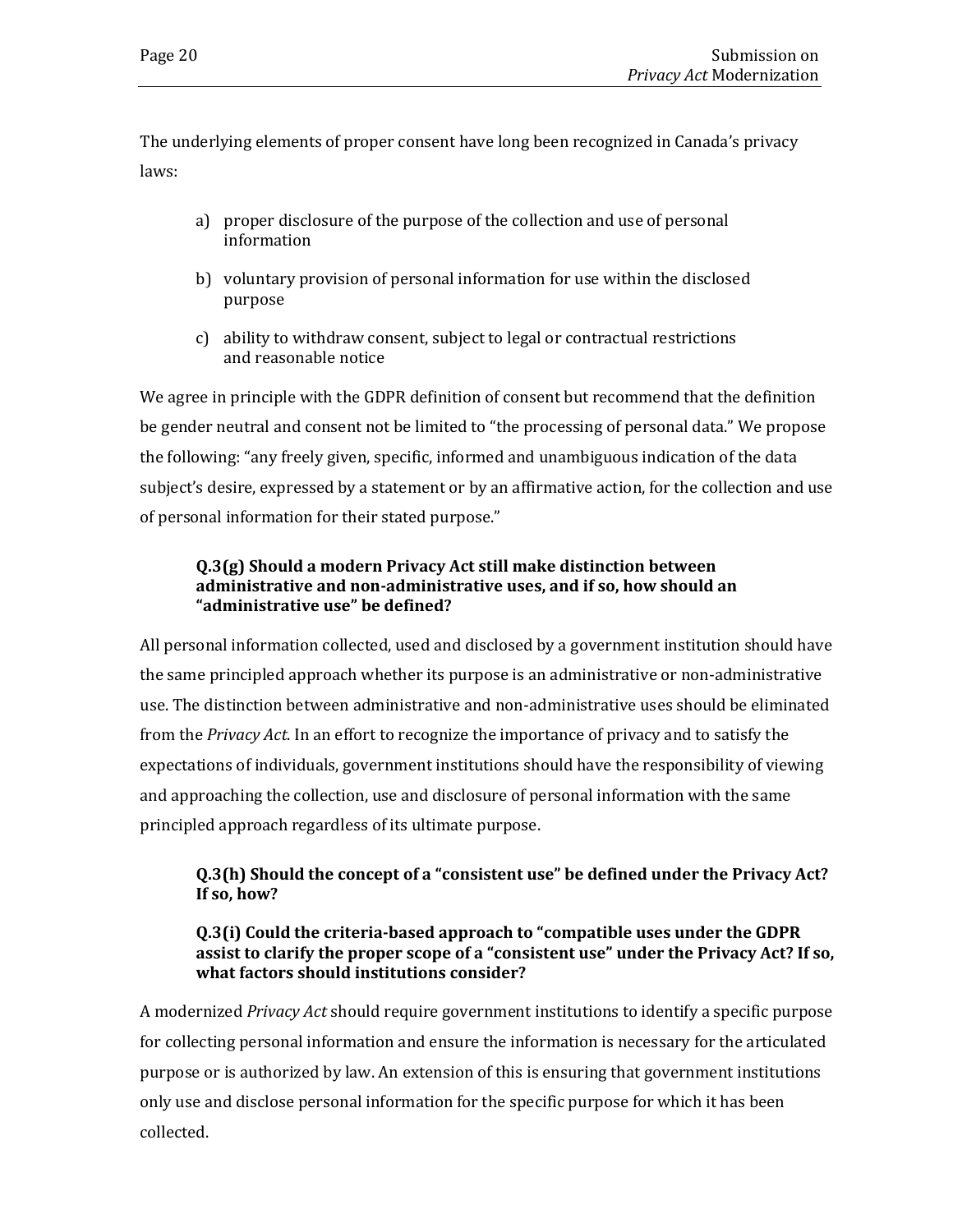*PIPEDA* contains an explicit consistent purpose provision for information "produced by the individual in the course of their employment, business or profession and the use is consistent with the purposes for which the information was produced." Some provincial and territorial public sector privacy laws grant a government institution the ability to use or disclose personal information for a purpose consistent with the purpose for which it was originally collected. For example, Alberta's *Freedom of Information and Protection of Privacy Act* states that personal information may be used or disclosed for the purpose for which the information was collected or compiled, or "for a use that is consistent with that purpose". <sup>12</sup> The Act further defines consistent use in section 41: "a use or disclosure of personal information is consistent with the purpose for which the information was collected or compiled if the use or disclosure (a) has reasonable and direct connection to that purpose, and (b) is necessary for performing the statutory duties of, or for operating a legally authorized program of, the public body that uses or discloses the information."

The CBA Section finds the GDPR approach to "compatible use" similar in nature to the approach under provincial and territorial public sector privacy legislation and believes it would add clarity and accountability for a government institution that could potentially rely on a consistent use. A defined consistent use would place the burden on the government institution to assess and determine if the use or disclosure of personal information is a consistent use, which should support a principled approach to respecting the privacy rights of individuals. The CBA Section supports a defined approach and believes that the obligation should be on government institutions if a consistent use is statutorily permitted.

## <span id="page-24-0"></span>**V. A MODERN AND EFFECTIVE COMPLIANCE FRAMEWORK WITH ENHANCED ENFORCEMENT MECHANISMS**

#### **Q. 4(a) Should the Privacy Commissioner have an explicit mandate for education and outreach in relation to the public sector and if so, what should it include?**

In its June 2008 and September 2016 submissions, the CBA Section supported former Privacy Commissioner Stoddart's recommendation to amend the *Privacy Act* to give the Privacy Commissioner a clear public education mandate. Many public sector privacy statutes authorize commissioners to engage in public education and section 24 of PIPEDA gives this mandate to the Privacy Commissioner in terms of private sector privacy. In the interest of standardization,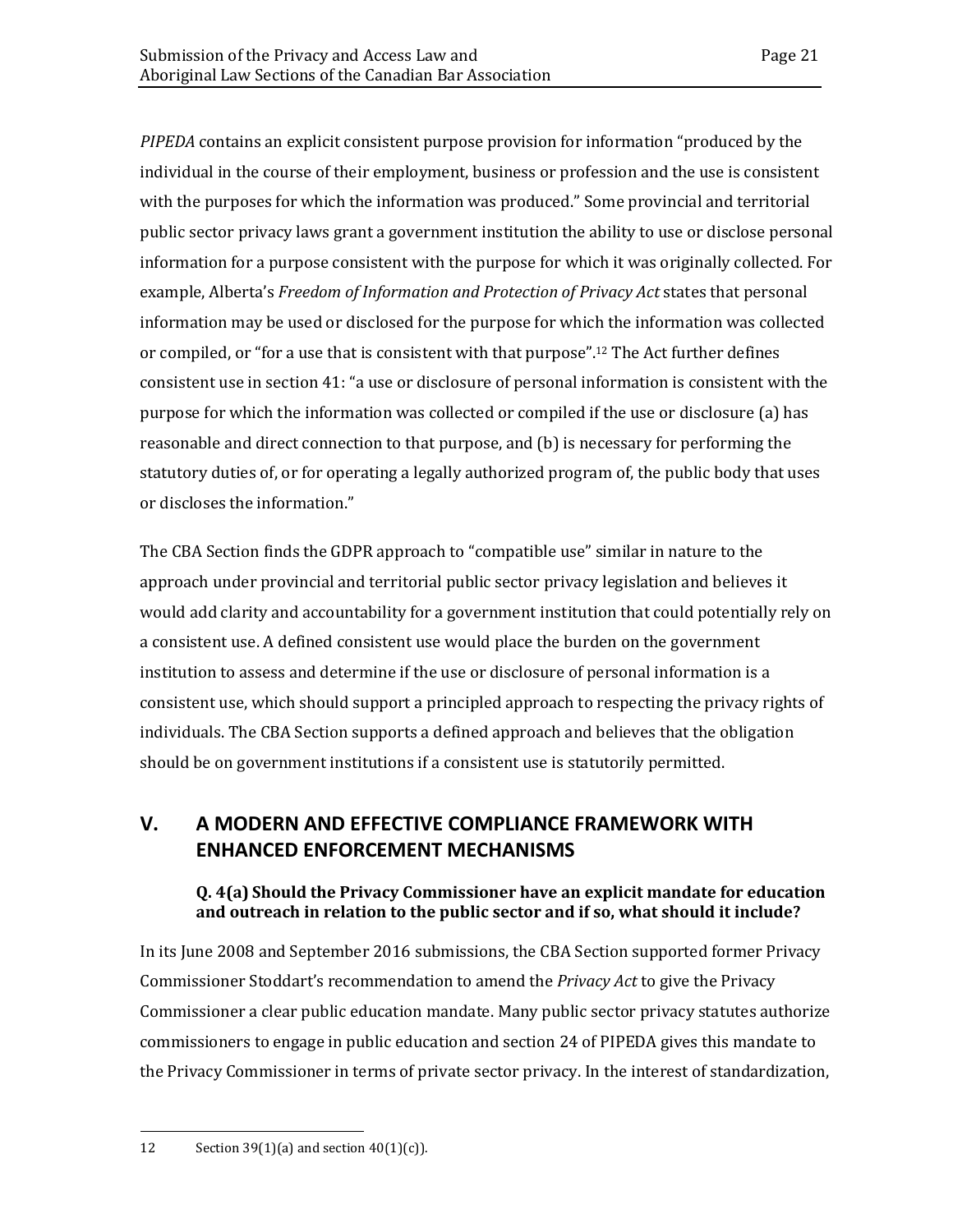and since one federal regulator oversees privacy compliance in the public and private sectors, we recommend that the *Privacy Act* be amended to include similar language to that in section 24 of PIPEDA, with appropriate modifications for the public sector context.

#### **Q. 4(b)Should a requirement to conduct a PIA be added to the Privacy Act? If so, is the current, policy-based "test" for when a PIA is required the most appropriate approach or are there other circumstances in which an institution should be legally required to undertake a PIA?**

In our June 2008 and September 2016 submissions, the CBA Section recommended that the *Privacy Act* be amended to require government institutions to conduct Privacy Impact Assessments (PIA) prior to developing any new, or substantially modifying existing programs or activities that involve the collection, use or disclosure of personal information. This would bring the Act in line with other public sector privacy statutes including the *Freedom of Information and Protection of Privacy Act* in BC13, the *Health Information Act* in Alberta, and the *Access to Information and Protection of Privacy Act* in Newfoundland and Labrador.

The obligation to conduct a PIA in the provincial legislation mentioned is broader than the current policy-based test established by the Treasury Board for government institutions. As noted in the discussion paper, the Treasury Board Secretariat Directive only requires completion of a PIA where a new or substantially modified program or activity proposes to use personal information as part of a decision-making process that directly affects the individual, or where substantial modifications are made to a program or activity that is contracted out or transferred to another level of government or the private sector.

By contrast, BC's FIPPA and Newfoundland and Labrador's AIPPA each have a mandatory PIA requirement so a PIA must be completed by the provincial ministry in accordance with directions from the minister responsible for each Act. In BC, the minister's directions are that all ministries must complete a PIA when developing or changing an enactment, system, project, program or activity even if determined that no personal information is being collected, used or disclosed. Where no personal information is involved, however, a ministry is only required to complete Part 1 of the approved PIA template, which amounts to a preliminary assessment. In practical terms Newfoundland and Labrador takes a similar approach, however the availability of the preliminary assessment is expressly in section  $72(1)(b)$  and  $(2)$  of AIPPA. In both provinces, completed PIAs (or preliminary assessments) must be submitted to the minister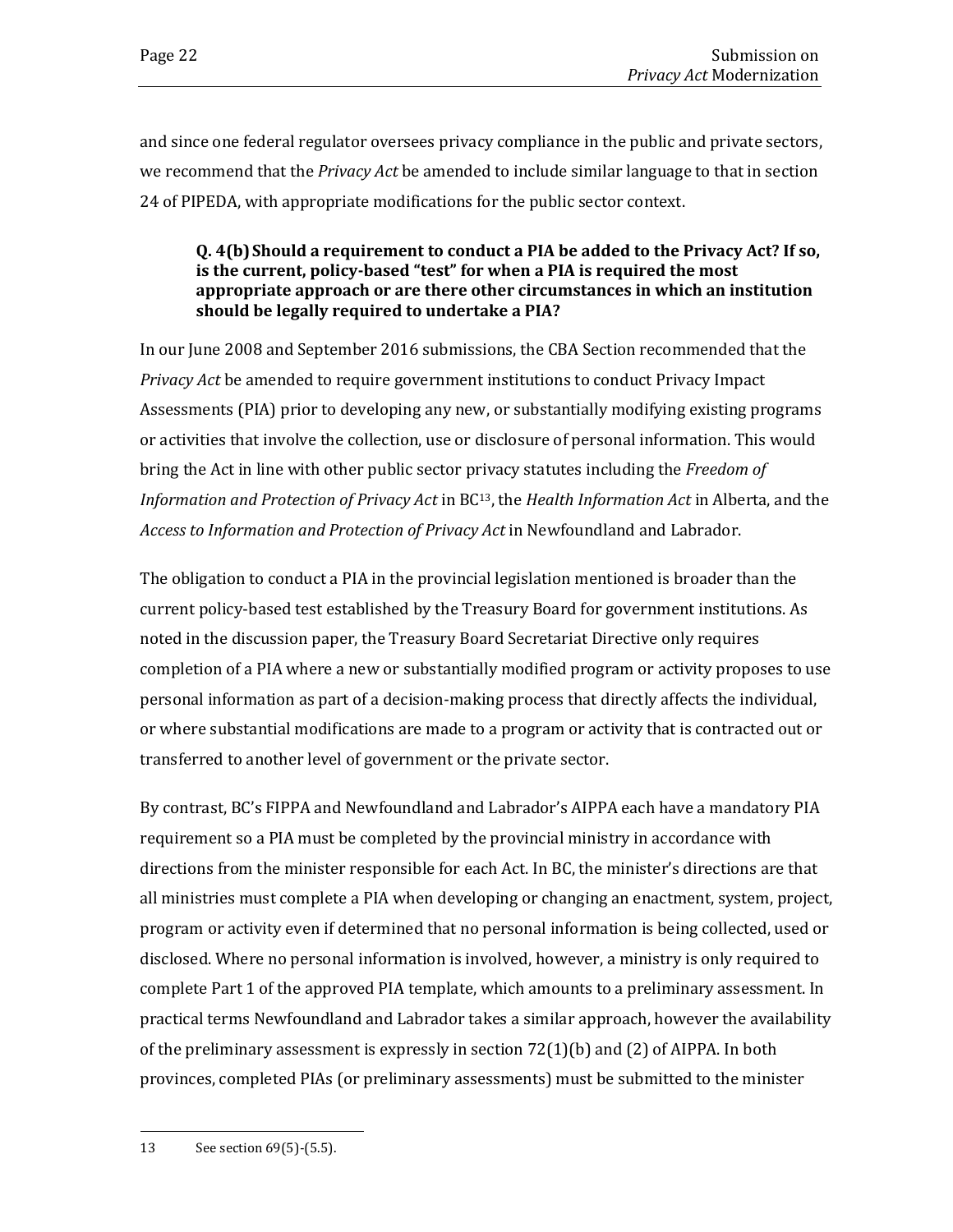responsible for the Act for review and comment. In some circumstances, like where a PIA concerns a common or integrated program, service or activity, the PIA must also be submitted to the commissioner for review and comment.

The broader scope of the mandatory PIA requirement in the provincial legislation mentioned is preferable to the narrower, policy-based approach in the Treasury Board Secretariat Directive. Particularly if the *Privacy Act* is amended to include a guiding principle of reasonableness and proportionality, privacy impacts should be minimized even where personal information is not used or disclosed to make a decision that directly affects the individual but is still collected for some legitimate purpose. In this respect, privacy impact minimization encompasses considerations about what and how much information is collected, how it is collected (directly or indirectly), how long it is retained and the security safeguards to which it is subject.

Conducting a PIA can be a significant undertaking. We commend the Newfoundland and Labrador approach that enshrines the availability of the preliminary assessment in legislation. If no significant personal information is implicated in a new or substantially modified program, service or activity, so there is little to no value in completing a PIA, then no PIA should be required.

#### **Q.** 4(d) Could the PIA process be improved by setting out the role of the Privacy **Commissioner in response to a PIA, including what must be included by the OPC in any response to a PIA it reviews?**

In jurisdictions where completion of a PIA is mandatory in the public sector, it is typically the role of the commissioner, as expressed in the applicable legislation, to review and comment on the draft. As the Privacy Commissioner has indicated, a PIA is essentially a risk management exercise and government institutions should retain full accountability for decisions that reflect their risk tolerance. This is particularly true when compliance is assessed against a set of principles as opposed to prescriptive rules with a bright line between right and wrong.

If the *Privacy Act* includes a mandatory PIA requirement and a requirement that certain types of PIAs be submitted to the Privacy Commissioner, the Privacy Commissioner would be reasonably expected to identify potential compliance issues. It should not, however, fall to the Privacy Commissioner to give a government institution specific instructions on how to achieve compliance. This would be overly burdensome for both the government institution and the Privacy Commissioner and could stifle innovation.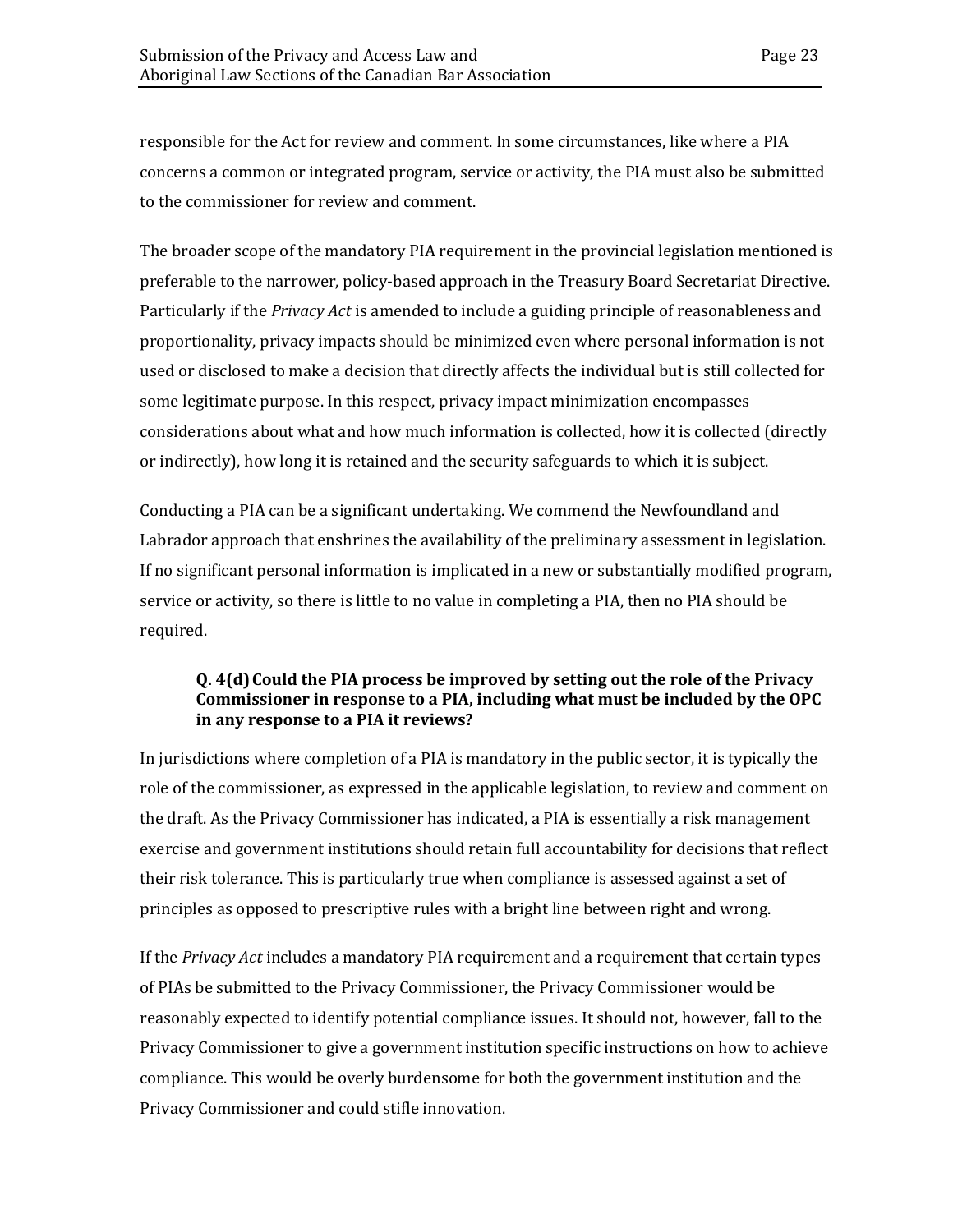#### **Q. 4(e) Is there a role for advance rulings or advisory opinions to supplement more general guidance from the OPC?**

In some circumstances, advance rulings or advisory opinions could be useful to supplement general guidance from the OPC. The OPC must be cautious, however, in giving advance rulings or advisory opinions where it is difficult to determine all material facts, there is a question about proper jurisdiction, the request requires an interpretation of the legislation rather than the application of specific facts to the legislation and other circumstances.

The Alberta OIPC issued a *Practice Note* with guidelines for making an advance ruling and outlines circumstances where a request for one can be refused. Among other things, it states that a request for an advance ruling will be refused if it involves a new legal issue. New legal issues, issues that arise from advancements in technology as an example, might be suitable for advance rulings or advisory opinions in certain circumstances.

If the OPC had authority to make advance rulings or issue advisory opinions and it followed similar guidelines as in the Alberta *Practice Note*, we do not expect the OPC would receive a large volume of requests. Reported data from 2007 to 2018 shows the Alberta OIPC received only two requests for advance rulings. One request was refused in a reported decision, and the response to the other was not reported.

#### **Q. 4(f) In what circumstances would the issuance of an advance ruling or advisory opinion be appropriate? Could it be integrated into the PIA process in some circumstances?**

See response to Q.4(e).

#### **Q. 4(g) Should the Privacy Commissioner have the discretion to decline to investigate a complaint? Under what circumstances?**

In 2012, the CBA urged the federal government to amend the *Privacy Act* to give the Privacy Commissioner discretion to decline complaints or discontinue investigations based on certain criteria, including those that are trivial, frivolous, vexatious, made in bad faith, supported by insufficient evidence, dealt with already by the Privacy Commissioner or better resolved in a different forum. This amendment would be consistent with provincial and territorial laws as well as federal laws applicable to the private sector. It would also allow the resources of the Privacy Commissioner to be used more efficiently and effectively, such as to allocate greater investigative resources to systemic issues that affect all Canadians.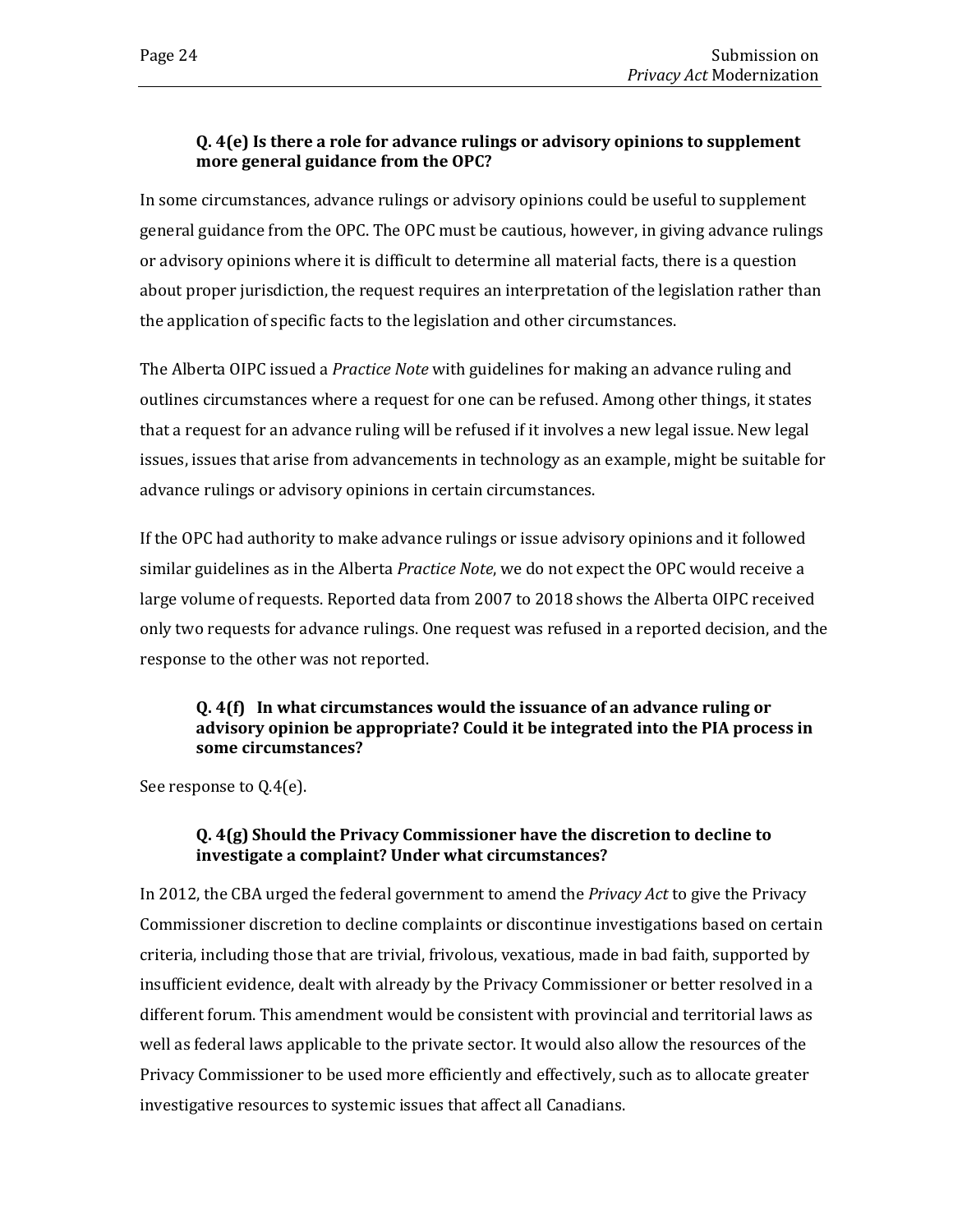At a minimum, we support amending the *Privacy Act* to authorize the Privacy Commissioner to refuse to investigate or cease to investigate a complaint that the Privacy Commissioner believes to be trivial, vexatious or made in bad faith. Otherwise, the complaint investigation backlog will only be increased. This would parallel the approach in BC and Quebec, and mirror the Privacy Commissioner's powers under sections 12 and 12.1 of PIPEDA. The CBA Section recommends that, similar to PIPEDA, the *Privacy Act* require that parties to the complaint be given written reasons for the decision, which could then be subject to judicial review.

To the extent that compliance agreements may become a feature of the *Privacy Act*, the Privacy Commissioner should have discretion to discontinue a complaint investigation where the government institution has entered into a related compliance agreement.

#### **Q. 4(h)Should the Privacy Commissioner have the discretion to discontinue a complaint investigation or decline to prepare a comprehensive investigation report? If so, in what circumstances?**

See response to Q.4(g).

#### **Q. 4(i) Should the Privacy Act be amended to require a complainant to first address their complaint to the government institution involved?**

There are arguments both for and against imposing a mandatory requirement on individuals to first address privacy complaints to the government institution involved. While this requirement may reduce workload by diverting complaints from the Privacy Commissioner's investigative process, individual access to justice may also be impaired by the lack of a timely response by the government institution.

Individuals should be encouraged to first address their complaints to the government institution directly. In the provincial and territorial context, it is our experience that most public bodies actively encourage individuals to do that, particularly for access to information requests. We also know that many complaints are not resolved this way. To enhance access to justice, any obligation added to the *Privacy Act* to initially address complaints to government institutions should be coupled with an obligation on the government institution to respond to the complaint in a legislated timeframe. On receiving the government institution's response, or on receiving no response in the legislated timeframe, the individual should then be permitted to file a complaint with the Privacy Commissioner without delay.

If the Privacy Commissioner is granted the power to decline to investigate or to discontinue an investigation, which we support, it could still be open to the Privacy Commissioner to cease an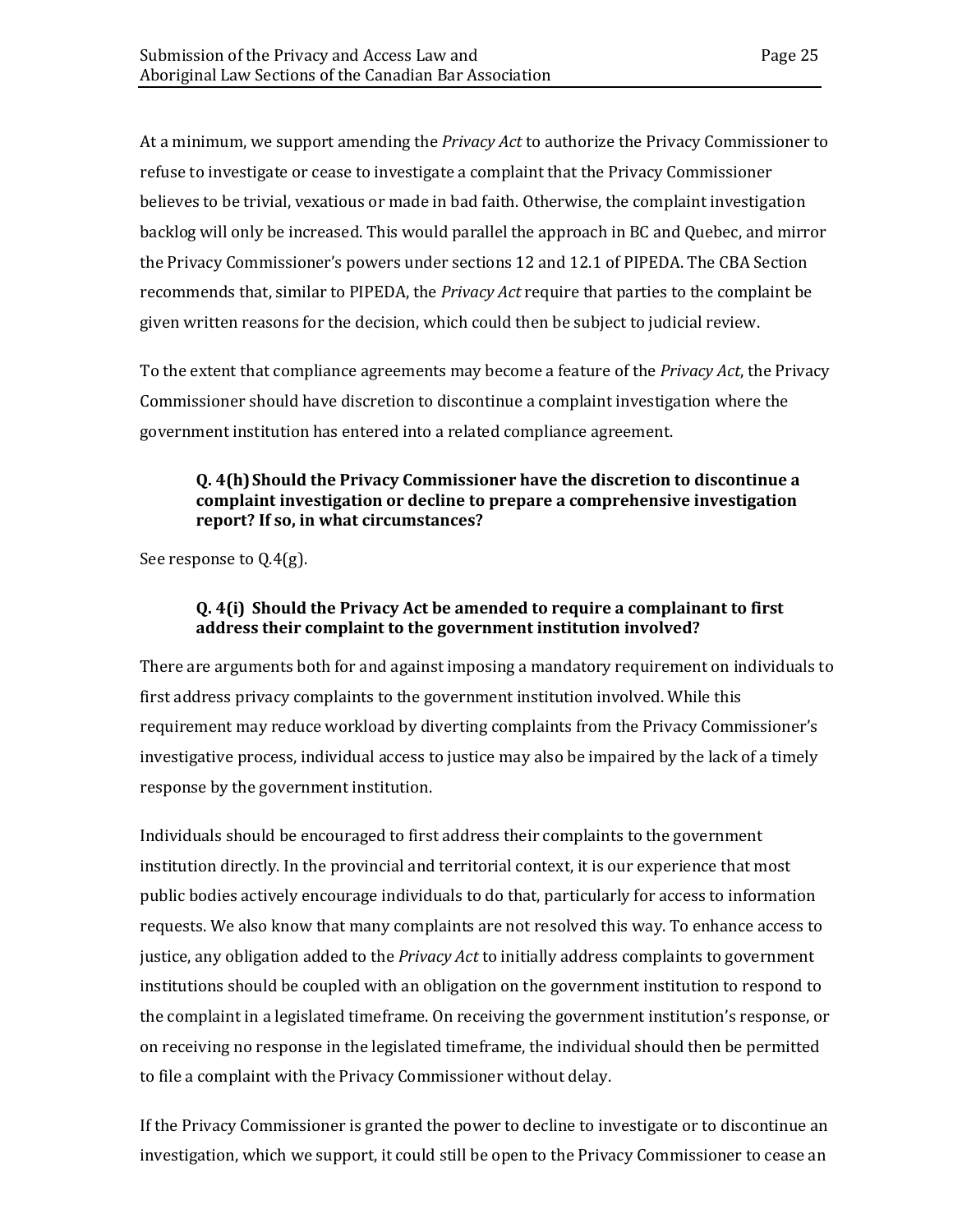investigation where a government institution does eventually provide what the Privacy Commissioner considers to be a fair and reasonable response to the individual.

#### **Q. 4(j) How can the Privacy Commissioner's mediation role best be reconciled with the potential introduction of order-making powers?**

If order-making powers for the Privacy Commissioner are added to the *Privacy Act*, the current ombudsperson model office must be reorganized to accommodate an administrative tribunal model. Given the need for additional formality and process considerations, a clear delineation between staff responding to complaints and staff acting as adjudicators is necessary to ensure administrative fairness for all parties in the context of a formal inquiry.

Many commissioners with order-making powers (e.g. BC, Alberta, Ontario) publish annual reports on the number of requests for review received, the number that settle in mediation and the number that proceed to inquiry. Most requests for review settle in mediation.<sup>14</sup>

#### **Q. 4(k)Would introducing compliance agreements be an effective way of promoting a negotiated but binding resolution of complex privacy issues in the public-sector context?**

While the CBA Section cannot comment on the anticipated effectiveness of amending the *Privacy Act* to make compliance agreements available as a remedial and enforcement mechanism, we support this tool for the Privacy Commissioner. With an element of choice by the government institution, the effectiveness of compliance agreements can only be assessed once the willingness of government institutions to enter into agreements is known.

The effectiveness of compliance agreements will also be affected by the alternative enforcement mechanisms that may be available to the Privacy Commissioner. Under the current Act, there is little incentive for a government institution to enter into a compliance agreement to avoid completion of an investigation by the Privacy Commissioner. This is because there is no effective remedy or enforcement mechanism if the government institution does not voluntarily comply with a recommendation resulting from the findings of that investigation. Possible embarrassment to a government institution of being named by the Privacy Commissioner in a public report is insufficient. This is in contrast to the potential impact of public reporting of investigations in the private sector context, where private organizations stand to lose goodwill, market share and price, at least to the extent that

<sup>14</sup> See for example, the 2017/18 *Annual Report* of the Information and Privacy Commissioner of BC indicating that 431/556 requests for review closed that year were mediated/resolved (at 27).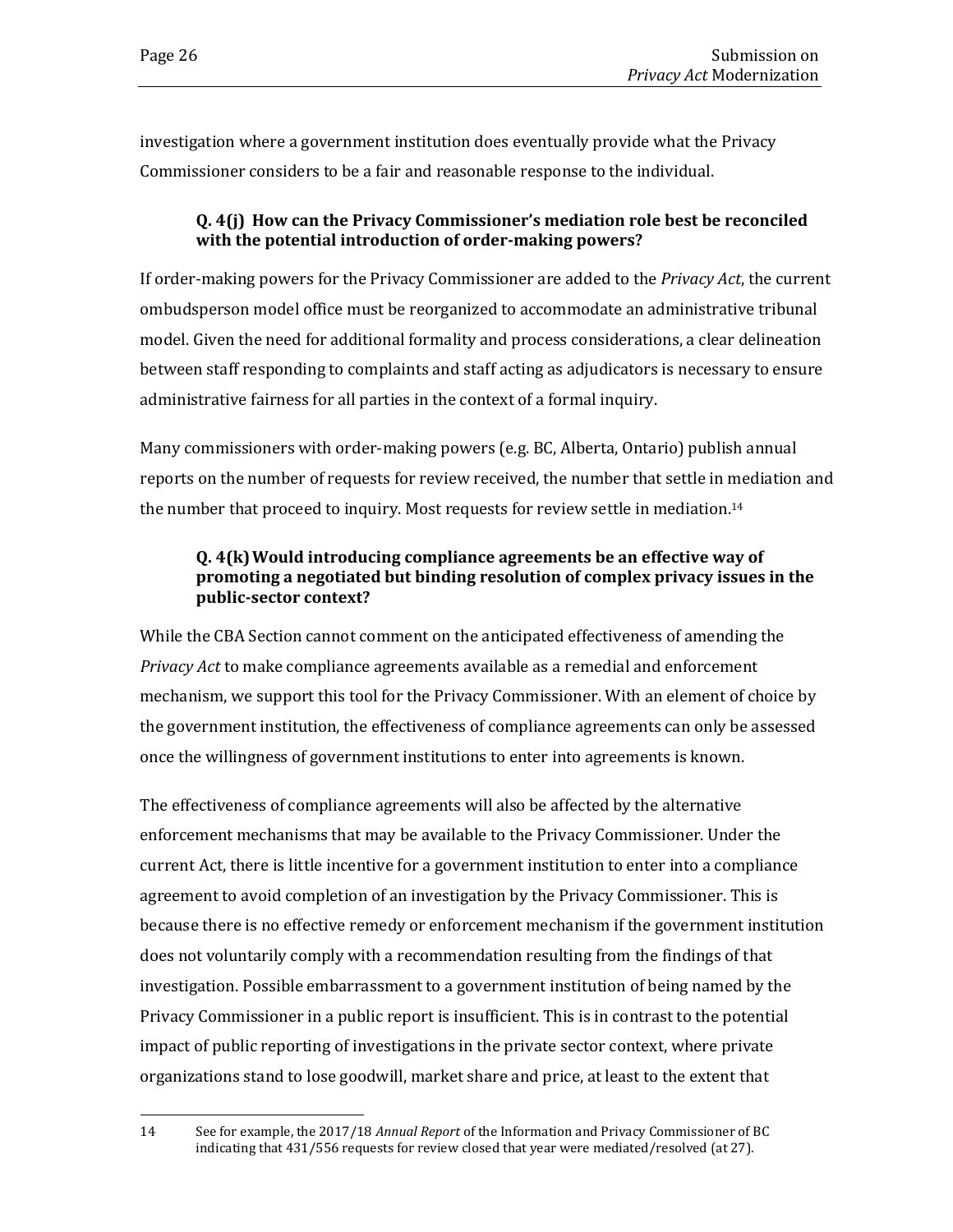individuals have the option to deal with a different organization offering similar products or services. Individuals do not have the same choice about making their personal information available to government.

#### **Q. 4(m) How could an order-making model under the Privacy Act retain the elements of the existing regime that support access to justice for complainants?**

See response to Q.4(j) about maintaining the mediation role of the Commissioner.

#### **Q. 4(n)Would expanding the Federal Court's judicial review jurisdiction to ensure comprehensive legal remedies were available for the full range of rights under the Privacy Act be a viable alternative to order-making powers as the impact of other significant changes was becoming known?**

Shortcomings in the current ombudsperson model have been identified throughout the history of the *Privacy Act*. Under section 41, the Federal Court may only review a refusal by a government institution to grant access to personal information under section 12 of the Act. While the Act contains other legal restrictions on what personal information a government institution can collect, how that information can be used and when it can be disclosed, there is no clear remedy in the Act for individuals who believe a government institution has not met its duties.

We have previously recommended that the *Privacy Act* be amended to give the Federal Court oversight and a remedy for individuals with grievances under the Act. The *Access to Information Act* was recently amended to grant the Information Commissioner limited ordermaking powers. The *Privacy Act* and the *Access to Information Act* have historically been treated as a package – a seamless code in the form of two complementary statutes – so it may be desirable to grant the Privacy Commissioner the same or similar order-making powers as the Information Commissioner, given their related roles. Access to Information and Privacy (ATIP) Coordinators in federal departments routinely deal with both statutes.

However, that in and of itself should neither be the sole reason nor a determining factor. Consideration should also be given to the current powers of the Privacy Commissioner under PIPEDA for the private sector. Access to justice considerations should also be part of any decision to expand the Federal Court's judicial review jurisdiction without a corresponding amendment of the enforcement model for the Privacy Commissioner. The practical viability of accessing the Federal Court would be questionable for many applicants, given the time and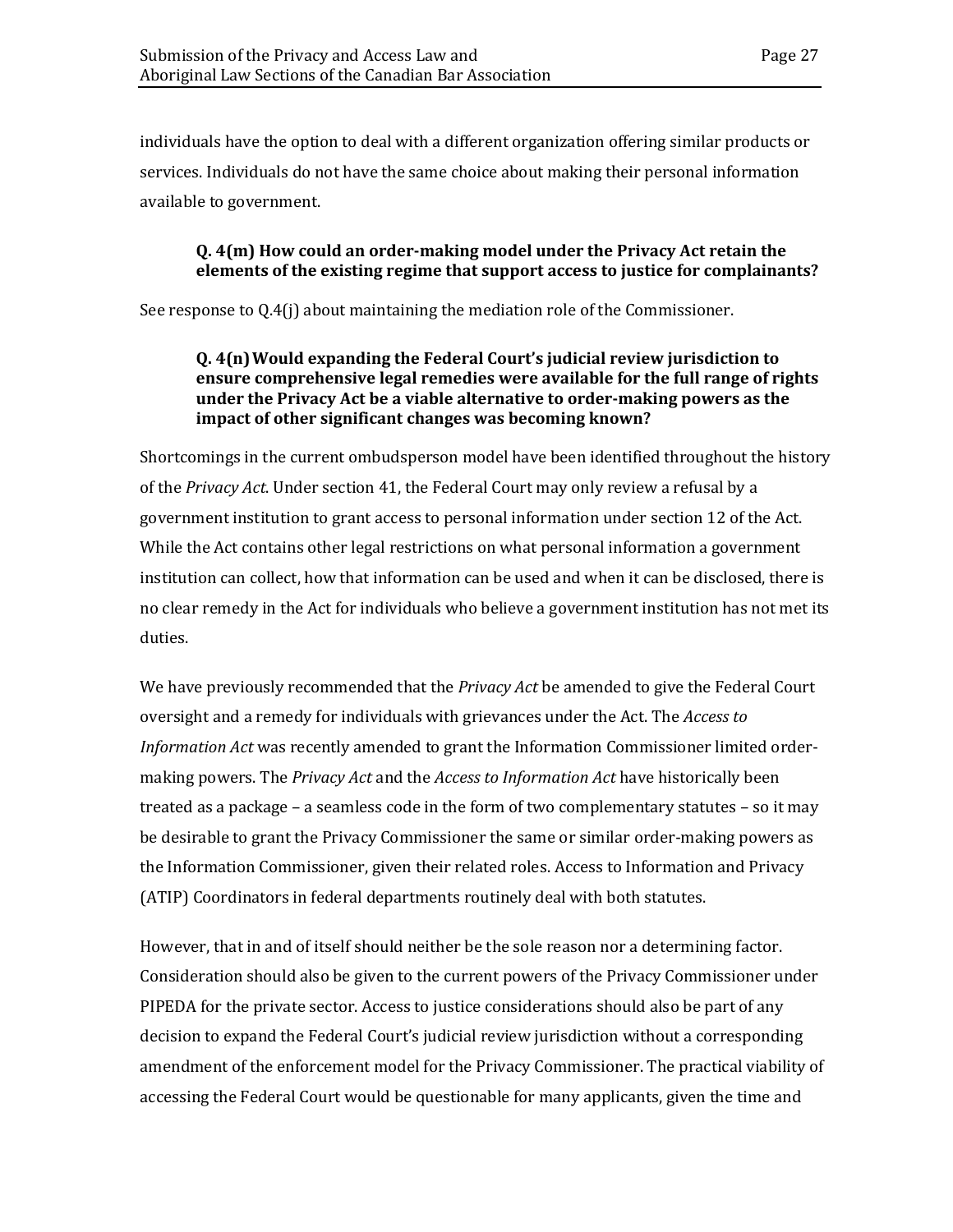expense, though the experience on the private sector side is that individuals can and do seek recourse to the Federal Court.

## <span id="page-31-0"></span>**VI. MODERNIZING THE PRIVACY ACT'S RELATIONSHIP WITH CANADA'S INDIGENOUS PEOPLES**

The First Nations Principles of OCAP (ownership, control, access and possession) means that First Nations control data collection processes in their communities."<sup>15</sup> The principles are standards published by the First Nations Information Governance Centre. <sup>16</sup> We are aware of the principles and the importance of the associated concept of community privacy rights. The principles establish how First Nations data should be collected, protected, used or shared, and guide how research relating to First Nations communities should be approached. The premise is that First Nations have control over data collection processes in their communities and that they (referring to the collective community) own and control how that information can and should be used.

We suggest that Justice Canada consult with First Nations, other Indigenous groups (OCAP does not apply to Indigenous groups beyond First Nations) and non-Indigenous stakeholders to craft specific principles or directions for collection, use, disclosure, storage and handling of personal information of Indigenous peoples. Consideration should be given to whether all or some of the OCAP principles can or should have any application to groups, including other Indigenous groups, beyond First Nations.

It is questionable whether a specific approach to government institutions' handling and sharing of the personal information of Indigenous persons – assuming a tailored approach will be developed – would be best incorporated in the *Privacy Act*, or in stand-alone legislation that the *Privacy Act* references. We note that some non-Indigenous groups may also argue that the concept of community privacy rights should be extended to their groups.

<sup>15</sup> [https://www.afn.ca/uploads/files/nihbforum/info\\_and\\_privacy\\_doc-ocap.pdf.](https://www.afn.ca/uploads/files/nihbforum/info_and_privacy_doc-ocap.pdf)

<sup>16</sup> The Centre is an incorporated non-profit with a mandate from the Assembly of First Nations Chiefs in Assembly: see, [https://fnigc.ca/.](https://fnigc.ca/)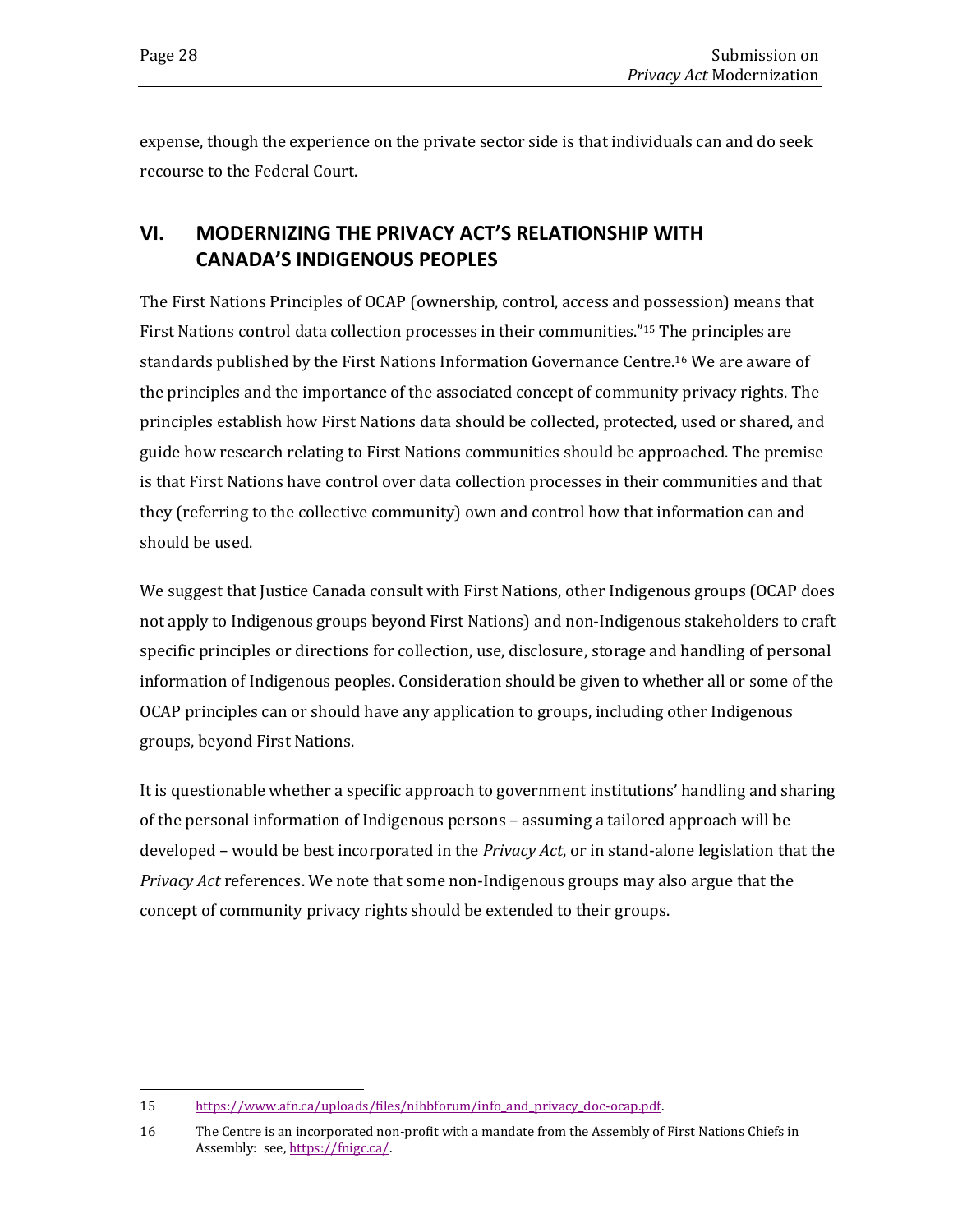#### **Q.5(a) What changes to the Act could be implemented to assist Indigenous peoples in accessing personal information held by the federal government that is relevant to their communities or claims? How should this be managed?**

Section  $8(2)$ (k) of the Act says that personal information under the control of a government institution may be disclosed to "any aboriginal government, association of aboriginal people, Indian band, government institution or part thereof, or to any person acting on behalf of such government, association, band, institution or part thereof, for the purpose of researching or validating the claims, disputes or grievances of any of the aboriginal peoples of Canada." This could be interpreted to allow any of the Indigenous empowered persons listed first, across Canada, to request disclosure of personal information for the "purpose of researching or validating the claims, disputes or grievances of any of the aboriginal peoples of Canada", which might include personal information of members of distinct Indigenous peoples (First Nation, Inuit, Métis) and sub-groups (bands, councils, etc.) by any other Indigenous empowered persons. This may diminish the sovereignty of distinct Indigenous peoples in Canada and be considered pan-Indigenous.

We are concerned that this clause may be interpreted very broadly. Disclosure of personal information without consent to an Indigenous government, association of Indigenous people, band, etc. might be justified where the recipient is the entity to which the subject individuals belong (e.g. disclosure of personal information without consent to a band where the subject individuals are members of that same band). Consideration should be given, however, to the extent to which personal information should be disclosed without consent to an entity with which the subject individual is not associated in any way. For example, in keeping with the OCAP principles, would a First Nation have a right under the *Privacy Act* (or elsewhere) to exercise control over further distribution of the personal information of its members to other Indigenous entities? These requirements would have to be balanced against the advantages of freer disclosure of personal information for research, validation of claims, disputes and grievances. However, this clause could also be open to abuse where one Indigenous entity authorizes a third-party with an economic interest in collecting personal information for the validation of claims, who then requests personal information of individuals who are members of a separate Indigenous community (e.g. a lawyer pursuing a class action may receive authorization from an Indigenous entity and then request disclosure of personal information on individuals across Canada who belong to other Indigenous communities).